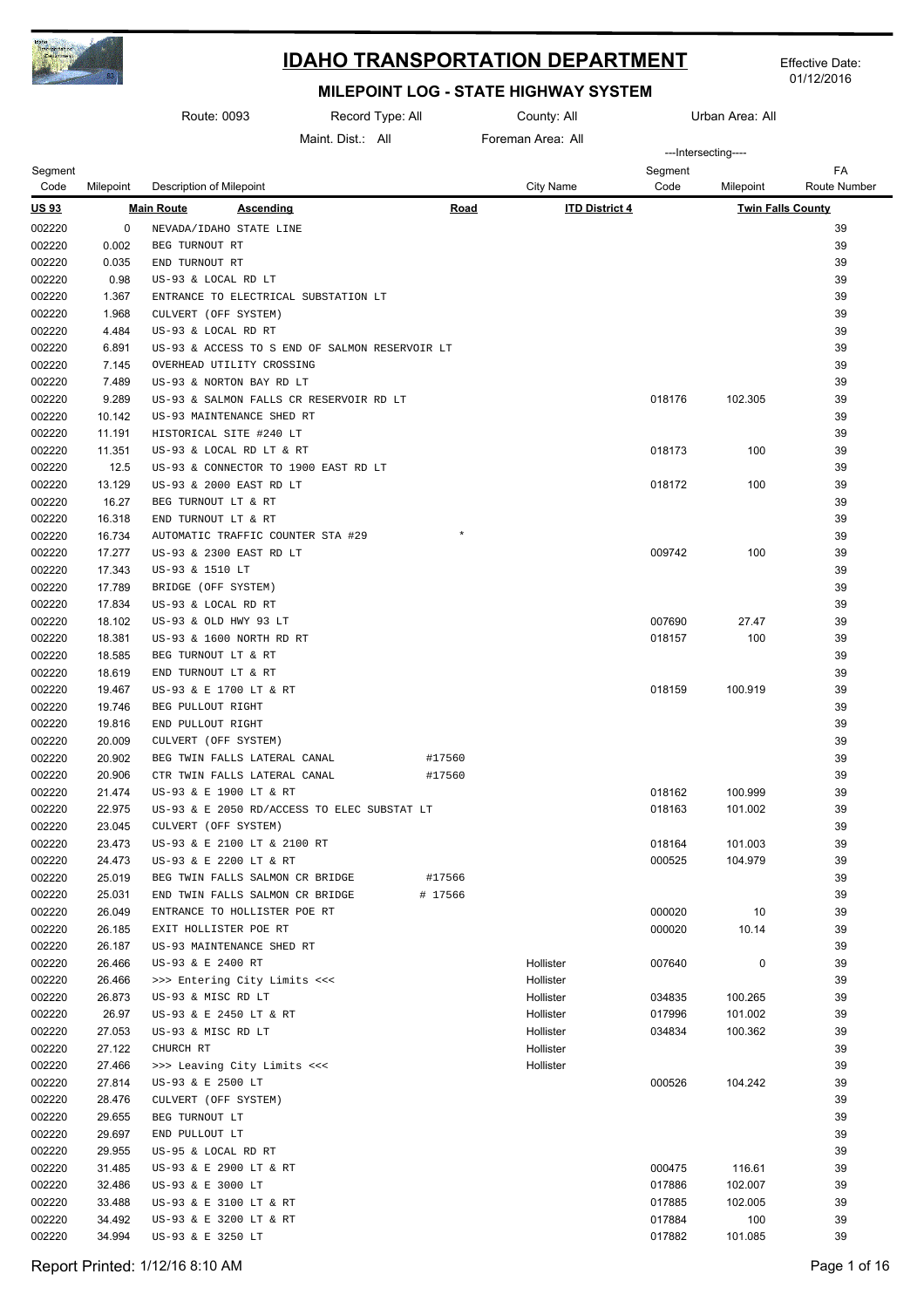

Effective Date: 01/12/2016

|                 |           | Route: 0093<br>Record Type: All                 |                        |             | County: All<br>Urban Area: All |                 |                          |                           |
|-----------------|-----------|-------------------------------------------------|------------------------|-------------|--------------------------------|-----------------|--------------------------|---------------------------|
|                 |           |                                                 | Maint Dist: All        |             | Foreman Area: All              |                 |                          |                           |
|                 |           |                                                 |                        |             |                                |                 | ---Intersecting----      |                           |
| Segment<br>Code | Milepoint | Description of Milepoint                        |                        |             | <b>City Name</b>               | Segment<br>Code | Milepoint                | FA<br><b>Route Number</b> |
| <u>US 93</u>    |           | <b>Main Route</b><br><u>Ascending</u>           |                        | <b>Road</b> | <b>ITD District 4</b>          |                 | <b>Twin Falls County</b> |                           |
| 002220          | 34.999    | CULVERT (OFF SYSTEM)                            |                        |             |                                |                 |                          | 39                        |
| 002220          | 35.495    | US-93 & E 3300 LT & RT                          |                        |             |                                | 017880          | 103.001                  | 39                        |
| 002220          | 36.501    | US-93 & E 3400 LT & RT                          |                        |             |                                | 007610          | 0                        | 39                        |
| 002220          | 37.45     | US-93 & E 3500 N RD RT                          |                        |             |                                | 017857          | 100                      | 39                        |
| 002220          | 37.487    | US-93 & E 3500 N RD LT                          |                        |             |                                | 017856          | 108.004                  | 39                        |
| 002220          | 37.495    | BEG TWIN FALLS HIGH LINE CNL BR                 |                        | #17570      |                                |                 |                          | 39                        |
| 002220          | 37.515    | END TWIN FALLS HIGH LINE CNL BR                 |                        | #17570      |                                |                 |                          | 39                        |
| 002220          | 37.972    | JCT SH-74 CONNECTOR RT                          |                        |             |                                | 002210          | 0                        | 39                        |
| 002220          | 38.05     | JCT SH-74 RT                                    |                        |             |                                | 016297          | 0.01                     | 39                        |
| 002220          | 38.503    | US-93 & E 3600 LT & RT                          |                        |             |                                | 000490          | 103.009                  | 39                        |
| 002220          | 39.505    | US-93 & E 3700 LT & RT                          |                        |             |                                | 007590          | 20.89                    | 39                        |
| 002220          | 39.577    | BEG TWIN FALLS LOW LINE CNL BR                  |                        | #17576      |                                |                 |                          | 39                        |
| 002220          | 39.598    | END TWIN FALLS LOW LINE CNL BR                  |                        | #17576      |                                |                 |                          | 39                        |
| 002220          | 39.831    | US-93 & BUHLER RD LT                            |                        |             |                                |                 |                          | 39                        |
| 002220          | 40.509    | US-93 & E 3800 LT & RT                          |                        |             |                                | 000491          | 104.034                  | 39                        |
| 002220          | 40.809    | US-93 & COUNTY RD LT & RT                       |                        |             |                                | 030595          | 100                      | 39                        |
| 002220          | 40.934    | US-93 & COUNTY RD LT & RT                       |                        |             |                                | 030594          | 100                      | 39                        |
| 002220          | 41.242    | BEG EB ON RAMP RT (IC #42)                      |                        |             |                                | 015885          | 0                        | 39                        |
| 002220          | 41.278    | END SB ON RAMP LT (IC #42)                      |                        |             |                                | 015882          | 0.469                    | 39                        |
| 002220          | 41.435    | ON/OFF RAMP CONNECTOR RD (IC #42) RT & LT       |                        |             |                                | 015883          | 0.181                    | 39                        |
| 002220          | 41.498    | CTR OF US-30/93B UNDERPASS (IC# 42) # 13608     |                        |             |                                | 002040          | 212.078                  | 39                        |
| 017876          | 41.498    | CTR US-30/93B UP (IC# 42)                       |                        | # 13608     |                                | 002220          | 41.498                   | 39                        |
| 017876          | 41.585    | END SB ON RAMP LT (JCT US-30/93 IC)             |                        |             |                                | 015886          | 0.627                    | 39                        |
| 017876          | 41.732    | US-93 NB ON RAMP LT                             |                        |             |                                | 015887          | 0.184                    | 39                        |
| 017876          | 41.743    | US-30 WB ON RAMP LT                             |                        |             |                                | 015888          | 0                        | 39                        |
| 017876          | 41.778    | BEG CONN TO US-30 WB ON RAMP LT                 |                        |             |                                | 015889          | 0.061                    | 39                        |
| 017876          | 41.894    | US-93 BEG DIVIDED HWY/SEGMENT CODE CHANGE       |                        |             |                                | 025367          | 41.894                   | 39                        |
| <u>US 93</u>    |           | <b>SH Connector</b>                             | <b>One-Way Forward</b> | <b>Road</b> | <b>ITD District 4</b>          |                 | <b>Twin Falls County</b> |                           |
| 015889          | 0         | END SH CONN & US-30 WB ON RAMP LT               |                        |             |                                | 015888          | 0.039                    | 361                       |
| 015889          | 0         | BEG CONN TO US-30 WB ON RAMP & US-93 RT & LT    |                        |             |                                | 017876          | 100.28                   | 361                       |
| <u>US 93</u>    |           | <b>Main Route</b><br><u>Ascending</u>           |                        | <u>Road</u> | <b>ITD District 4</b>          |                 | <b>Twin Falls County</b> |                           |
| 025367          | 41.894    | BEG 2010 US-93 REALIGNMENT/SEGMENT CODE CHANGE  |                        |             |                                | 017876          | 41.894                   | 39                        |
| 025367          | 42.512    | 2010 US-93 REALIGNMENT & E 4000N RD RT & LT     |                        |             |                                | 000507          | 108.575                  | 39                        |
| 025367          | 43.906    | US-93 REALIGN & FLYOVER FRM POLELINE RD RT      |                        |             |                                | 025801          | 100.48                   | 39                        |
| 025367          | 43.911    | US-93 REALIGN & FLYOVER FRM POLELINE RD RT      |                        |             |                                | 025792          | 100.499                  | 39                        |
| 025367          | 44.39     | US-93 REALIGN & N 2500E RD RT & LT              |                        |             |                                | 000488          | 110.083                  | 39                        |
| 025367          | 45.422    | US-93 REALIGN & N 2600E RD RT & LT              |                        |             |                                | 000495          | 115.825                  | 39                        |
| 025367          | 45.658    | BEG 2010 ROCK CREEK BRIDGE                      |                        | # 19391     |                                |                 |                          | 39                        |
| 025367          | 45.734    | END 2010 ROCK CREEK BRIDGE                      |                        | # 19391     |                                |                 |                          | 39                        |
| 025367          | 45.929    | US-93 NBL & LOCAL RD RT & LT                    |                        |             |                                | 025802          | 100.506                  | 39                        |
| 025367          | 45.93     | US-93 SBL & LOCAL RD RT & LT                    |                        |             |                                | 025802          | 100.517                  | 39                        |
| 025367          | 46.401    | US-93 NBL & SUN WAY RT & LT                     |                        |             |                                | 017891          | 100.96                   | 39                        |
| 025367          | 46.402    | US-93 SBL & SUN WAY RT & LT                     |                        |             |                                | 017891          | 100.97                   | 39                        |
| 025367          | 46.748    | >>> Entering City Limits <<<                    |                        |             | <b>Twin Falls</b>              |                 |                          | 39                        |
| 025367          | 46.753    | US-93 NBL & LOCAL RD RT & LT                    |                        |             | <b>Twin Falls</b>              |                 |                          | 39                        |
| 025367          | 46.754    | US-93 SBL & LOCAL RD RT & LT                    |                        |             | <b>Twin Falls</b>              |                 |                          | 39                        |
| 025367          | 46.958    | >>> Entering Urban Limits <<< Twin Falls        |                        |             | Twin Falls                     |                 |                          | 39                        |
| 025367          | 47.025    | END 2010 US-93 REALIGNMENT/SEGMENT CODE CHANGE  |                        |             | Twin Falls                     | 007580          | 47.025                   | 39                        |
| 007580          | 47.025    | END US-93 2010 REALIGNMENT/SEGMENT CODE CHANGE  |                        |             | <b>Twin Falls</b>              | 025367          | 47.025                   | 39                        |
| 007580          | 47.25     | US-93 (POLE LINE RD) SBL & GRANDVIEW DR N RT/LT |                        |             | <b>Twin Falls</b>              | 015874          | 10.922                   | 39                        |
| 007580          | 47.251    | US-93 (POLE LINE RD) NBL & GRANDVIEW DR N RT/LT |                        |             | <b>Twin Falls</b>              | 015874          | 10.91                    | 39                        |
| 007580          | 47.752    | US-93 (POLE LINE RD) NBL & WENDELL ST RT & LT   |                        |             | Twin Falls                     |                 |                          | 39                        |
| 007580          | 47.753    | US-93 (POLE LINE RD) SBL & WENDELL ST RT & LT   |                        |             | Twin Falls                     |                 |                          | 39                        |
| 007580          | 48.258    | NBL POLE LINE RD & WASHINGTON ST RT & LT        |                        |             | <b>Twin Falls</b>              | 007710          | 1.964                    | 39                        |
| 007580          | 48.259    | SBL POLE LINE RD & WASHINGTON ST RT & LT        |                        |             | <b>Twin Falls</b>              | 007710          | 1.976                    | 39                        |
| 007580          | 48.49     | NBL POLE LINE RD & LOCAL RD LT                  |                        |             | <b>Twin Falls</b>              |                 |                          | 39                        |
| 007580          | 48.491    | SBL POLE LINE RD & LOCAL RD LT                  |                        |             | <b>Twin Falls</b>              |                 |                          | 39                        |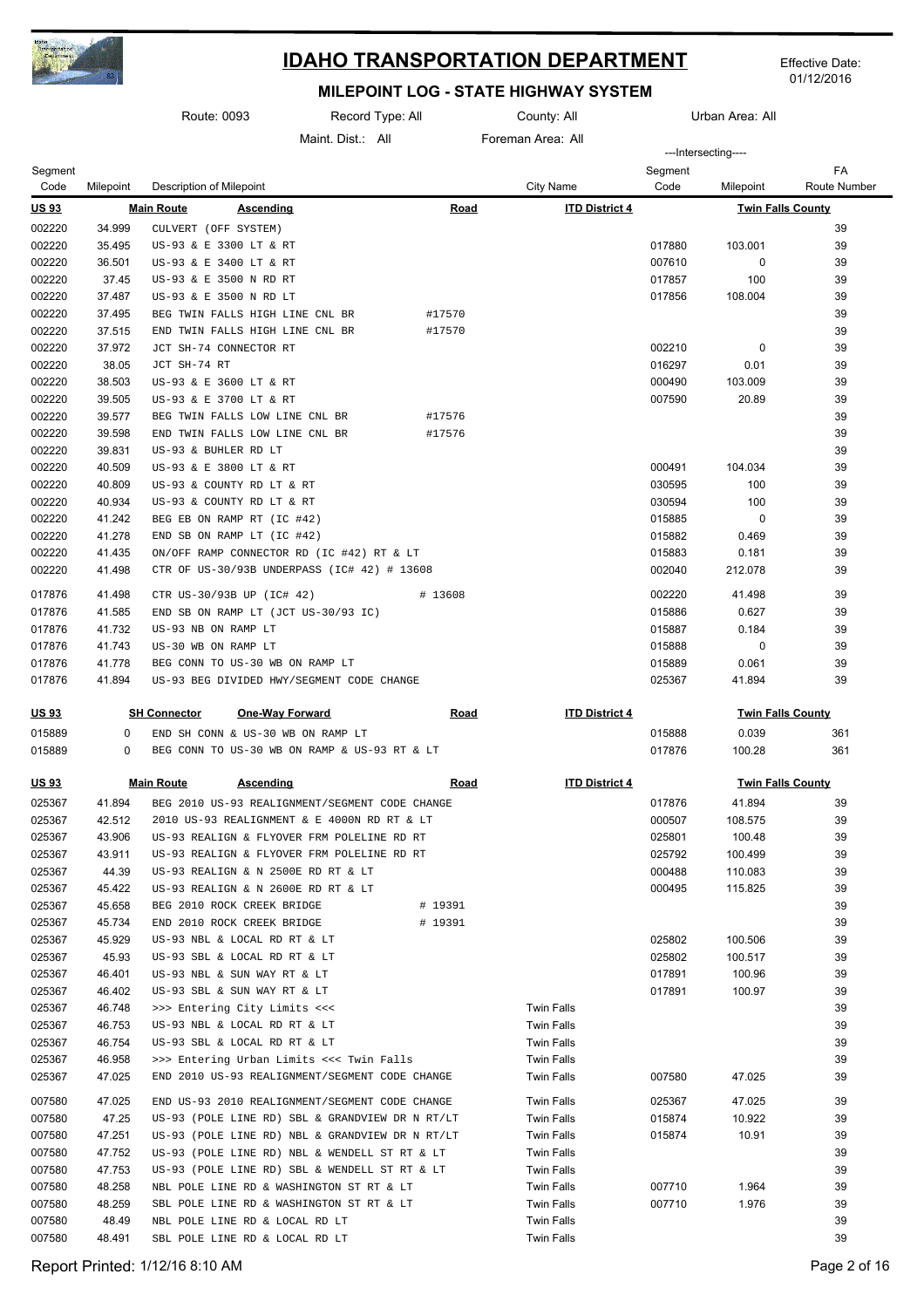

Effective Date: 01/12/2016

|                  |                | Route: 0093                                   | Record Type: All |             | County: All           |                     | Urban Area: All          |              |
|------------------|----------------|-----------------------------------------------|------------------|-------------|-----------------------|---------------------|--------------------------|--------------|
|                  |                |                                               | Maint Dist: All  |             | Foreman Area: All     |                     |                          |              |
|                  |                |                                               |                  |             |                       | ---Intersecting---- |                          | FA           |
| Segment<br>Code  | Milepoint      | Description of Milepoint                      |                  |             | <b>City Name</b>      | Segment<br>Code     | Milepoint                | Route Number |
| <u>US 93</u>     |                | <b>Main Route</b><br><b>Ascending</b>         |                  | <b>Road</b> | <b>ITD District 4</b> |                     | <b>Twin Falls County</b> |              |
| 007580           | 48.578         | POLE LINE RD & CANYON CREST DR LT             |                  |             | <b>Twin Falls</b>     | 025422              | 100                      | 39           |
| 007580           | 48.659         | BEG PERRINE COULEE CANAL & BIKE PATH          |                  | # 19393     | <b>Twin Falls</b>     |                     |                          | 39           |
| 007580           | 48.675         | END PERRINE COULEE CANAL & BIKE PATH          |                  | # 19393     | <b>Twin Falls</b>     |                     |                          | 39           |
| 007580           | 48.75          | POLE LINE RD & SUBDIV ENT RT/HARRISON ST LT   |                  |             | <b>Twin Falls</b>     | 025423              | 100                      | 39           |
| 007580           | 48.997         | NBL POLE LINE RD & FILLMORE ST RT & LT        |                  |             | <b>Twin Falls</b>     | 015875              | 11.994                   | 39           |
| 007580           | 48.998         | SBL POLE LINE RD & FILLMORE ST RT & LT        |                  |             | <b>Twin Falls</b>     | 015875              | 12.006                   | 39           |
| 007580           | 49.216         | POLE LINE RD (US-93) & CONN TO US-93 BUS RT   |                  |             | <b>Twin Falls</b>     | 025424              | 100                      | 39           |
| 007580           | 49.217         | POLE LINE RD (US-93) & CONN FRM US-93 LT      |                  |             | <b>Twin Falls</b>     | 025427              | 100.056                  | 39           |
| 007580           | 49.252         | MEASURE GAP/MP 49.252 BK = 49.455 AH          |                  |             | <b>Twin Falls</b>     | 002240              | 49.455                   | 39           |
| <u>US 93</u>     |                | <b>SH Connector</b><br><b>One-Way Forward</b> |                  | <u>Road</u> | <b>ITD District 4</b> |                     | <b>Twin Falls County</b> |              |
| 025424           | 100            | BEG US-93 CONNECTOR FROM POLE LINE RD RT & LT |                  |             | <b>Twin Falls</b>     | 007580              | 11.888                   | 39           |
| 025424           | 100.046        | END US-93 CONNECTOR FROM POLE LINE RD RT & LT |                  |             | <b>Twin Falls</b>     | 002220              | 49.421                   | 39           |
| 025425           | 100            | BEG US-93 CONNECTOR TO POLE LINE RD RT & LT   |                  |             | <b>Twin Falls</b>     | 002220              | 49.421                   | 39           |
| 025425           | 100.046        | END US-93 CONNECTOR TO POLE LINE RD RT & LT   |                  |             | <b>Twin Falls</b>     | 007580              | 11.96                    | 39           |
| 025426           | 100            | BEG US-93 CONNECTOR FROM POLE LINE RD RT & LT |                  |             | <b>Twin Falls</b>     | 007580              | 11.96                    | 39           |
| 025426           | 100.055        | END US-93 CONNECTOR FROM POLE LINE RD RT & LT |                  |             | <b>Twin Falls</b>     | 002220              | 49.497                   | 39           |
| 025427           | 100            | BEG US-93 CONNECTOR TO POLE LINE RD RT & LT   |                  |             | <b>Twin Falls</b>     | 002220              | 49.497                   | 39           |
| 025427           | 100.056        | END US-93 CONNECTOR TO POLE LINE RD RT & LT   |                  |             | <b>Twin Falls</b>     | 007580              | 11.889                   | 39           |
| <u>US 93</u>     |                | <b>Main Route</b><br><b>Ascending</b>         |                  | <b>Road</b> | <b>ITD District 4</b> |                     | <b>Twin Falls County</b> |              |
| 002220           | 49.455         | JCT US-93B & US-93 LT & AH/POLE LINE RD RT    |                  |             | <b>Twin Falls</b>     | 007580              | 11.927                   | 39           |
| 002220           | 49.455         | JCT US-93B & US-93 LT & AH/POLE LINE RD RT    |                  |             | <b>Twin Falls</b>     | 007580              | 11.927                   | 36           |
| 002220           | 49.62          | CANYON SPRINGS RD LT & MALL W ENTRANCE RT     |                  |             | <b>Twin Falls</b>     |                     |                          | 39           |
| 002220           | 49.765         | PERRINE ST LT & MALL MAIN ENTRANCE RT         |                  |             | <b>Twin Falls</b>     |                     |                          | 39           |
| 002220           | 49.885         | BRIDGEVIEW BLVD RT & FILLMORE ST LT           |                  |             | <b>Twin Falls</b>     | 025216              | 100.451                  | 39           |
| 002220           | 50.02          | SIGN FOR HISTORICAL SITE #411 LT              |                  |             | <b>Twin Falls</b>     |                     |                          | 39           |
| 002220           | 50.031         | >>> Leaving City Limits <<<                   |                  |             | <b>Twin Falls</b>     |                     |                          | 39           |
| 002220           | 50.039         | BEG PERRINE SNAKE RIVER BRIDGE # 17580        |                  |             |                       |                     |                          | 39           |
| 002220           | 50.135         | >>> Leaving Urban Limits <<< Twin Falls       |                  |             |                       |                     |                          | 39           |
| 002220           | 50.135         | >>> Leaving County Limits <<< Twin Falls      |                  |             |                       |                     |                          | 39           |
| <u>US 93</u>     |                | <b>Main Route</b><br><b>Ascending</b>         |                  | Road        | <b>ITD District 4</b> |                     | <u>Jerome County</u>     |              |
| 002220           | 50.135         | >>> Entering County Limits <<< Jerome         |                  |             |                       |                     |                          | 39           |
| 002220           | 50.305         | END PERRINE SNAKE RIVER BRIDGE                |                  |             |                       |                     |                          | 39           |
| 002220           | 50.33          | ENTRANCE TO SCENIC OVERLOOK RT                |                  |             |                       |                     |                          | 39           |
| 002220           | 50.34          | EXIT SCENIC OVERLOOK LT                       |                  |             |                       |                     |                          | 39           |
| 002220           | 50.44          | ENTRANCE TO SCENIC OVERLOOK LT                |                  |             |                       |                     |                          | 39           |
| 002220           | 50.46          | EXIT SCENIC OVERLOOK RT                       |                  |             |                       |                     |                          | 39           |
| 002220           | 50.742         | RD TO POWER PLANT RT; GOLF COURSE RD LT       |                  |             |                       | 005840              | 0                        | 39           |
| 002220           | 51             | $ATR$ #303 == PERRINE                         |                  |             |                       |                     |                          | 39           |
| 002220           | 51.51          | OVERHEAD UTILITY CROSSING                     |                  |             |                       |                     |                          | 39           |
| 002220<br>002220 | 51.52<br>51.55 | BEG TURNOUT RT<br>HISTORICAL SITE #326 RT     |                  |             |                       |                     |                          | 39<br>39     |
| 002220           | 51.58          | END TURNOUT RT                                |                  |             |                       |                     |                          | 39           |
| 002220           | 52.012         | SB US093 & I084 CONN 173 EB OF LT             |                  |             |                       | 006627              | 0.769                    | 39           |
| 002220           | 52.342         | NB US093 & I084 CONN 173 EB ON RT             |                  |             |                       | 030324              | 0                        | 39           |
| 002220           | 52.4           | OVERHEAD UTILITY CROSSING                     |                  |             |                       |                     |                          | 39           |
| 002220           | 52.697         | US093 & I084 EB ON/OFF RAMPS RT & LT          |                  |             |                       | 00001198            | 0.007                    | 39           |
| 002220           | 52.697         | US093 & I084 EB ON/OFF RAMPS RT & LT          |                  |             |                       | 001198              | 0.008                    | 39           |
| 002220           | 53.013         | CTR I-84 UP IC# 173 EBL                       | # 16180          |             |                       | 001010              | 173.013                  | 39           |
| 002220           | 53.056         | CTR I-84 UP IC# 173 WBL                       | # 16186          |             |                       | 001010              | 173.014                  | 39           |
| 002220           | 53.149         | JCT I-84 WB ON RAMP IC# 173                   |                  |             |                       | 030422              | 0                        | 39           |
| 002220           | 53.382         | JCT I-84 WB ON/OFF RAMPS IC# 173              |                  |             |                       | 001199              | 0                        | 39           |
| 002220           | 53.616         | 500 S RD RT                                   |                  |             |                       |                     |                          | 39           |
| 002220           | 54.716         | 400 S RD RT & LT                              |                  |             |                       |                     |                          | 39           |
| 002220           | 55.287         | MISCELLANEOUS RD RT                           |                  |             |                       | 030949              | 100                      | 39           |
| 002220           | 55.433         | MISCELLANEOUS RD RT                           |                  |             |                       | 030950              | 100                      | 39           |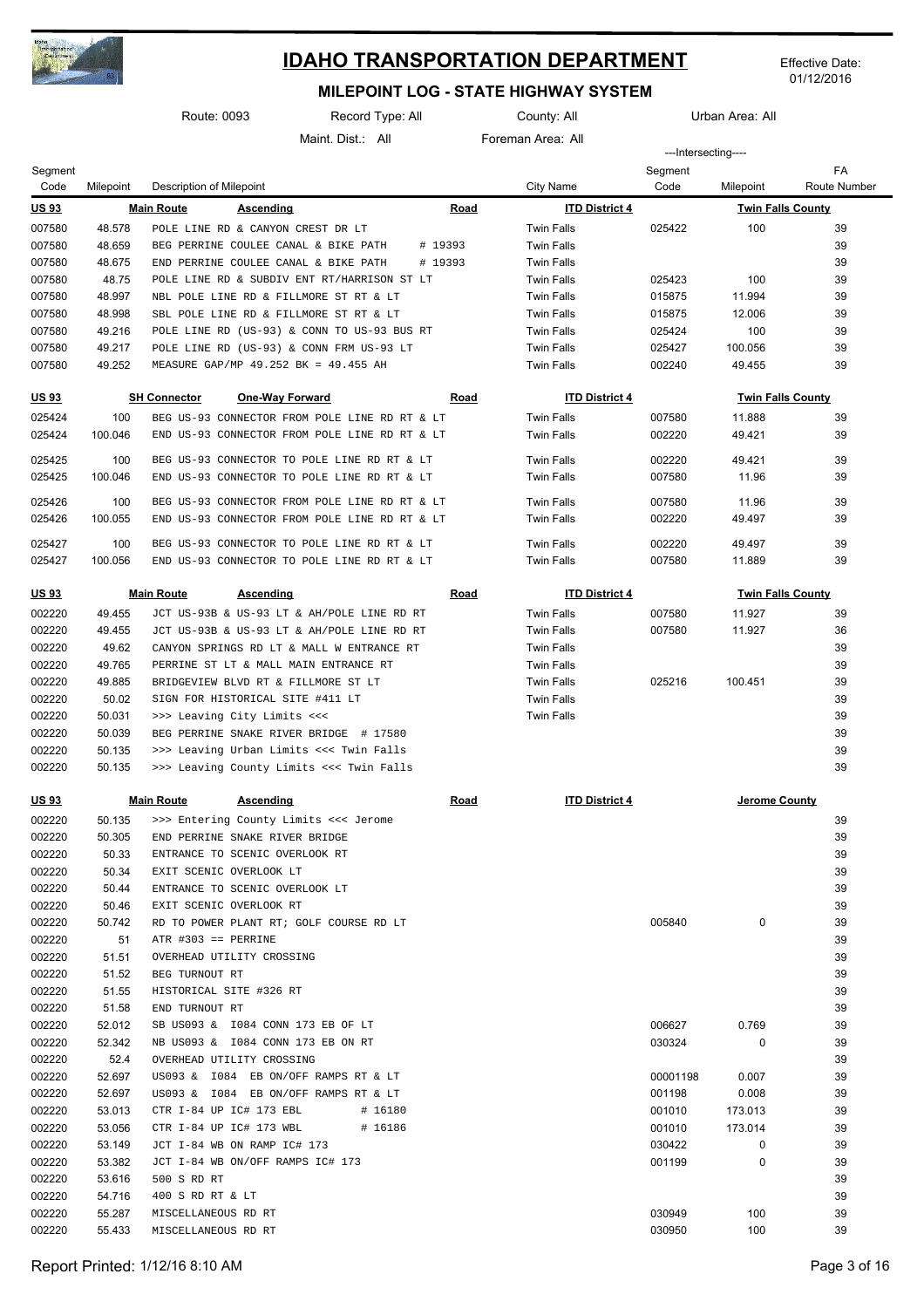

Effective Date: 01/12/2016

|                  |                  | Route: 0093                                  | Record Type: All   |             | County: All           | Urban Area: All |                       |                           |
|------------------|------------------|----------------------------------------------|--------------------|-------------|-----------------------|-----------------|-----------------------|---------------------------|
|                  |                  |                                              | Maint Dist: All    |             | Foreman Area: All     |                 |                       |                           |
|                  |                  |                                              |                    |             |                       |                 | ---Intersecting----   |                           |
| Segment<br>Code  | Milepoint        | Description of Milepoint                     |                    |             | <b>City Name</b>      | Segment<br>Code | Milepoint             | FA<br><b>Route Number</b> |
| <u>US 93</u>     |                  | <b>Main Route</b><br><u>Ascending</u>        |                    | Road        | <b>ITD District 4</b> |                 | Jerome County         |                           |
| 002220           | 55.63            | RR CROSSING #818935F                         |                    |             |                       |                 |                       | 39                        |
| 002220           | 55.73            | 300 S RD RT & LT                             |                    |             |                       |                 |                       | 39                        |
| 002220           | 56.196           | CONCRETE BOX CULVERT                         |                    |             |                       |                 |                       | 39                        |
| 002220           | 56.507           | BEG 'L' CANAL BRIDGE                         | # 17595            |             |                       |                 |                       | 39                        |
| 002220           | 56.727           | 200 S RD RT & LT                             |                    |             |                       | 001921          | 101.019               | 39                        |
| 002220           | 56.98            | CONCRETE BOX CULVERT ('D-5' DITCH)           |                    |             |                       |                 |                       | 39                        |
| 002220           | 57.727           | 100 S RD RT & LT                             |                    |             |                       |                 |                       | 39                        |
| 002220           | 58.708           | JCT SH-25 RT & LT                            |                    |             |                       | 002270          | 5.353                 | 39                        |
| 002220           | 58.881           | FRONTAGE RD RT                               |                    |             |                       | 018917          | 100.2                 | 39                        |
| 002220           | 59.499           | RD TO LANDFILL RT                            |                    |             |                       |                 |                       | 39                        |
| 002220           | 59.756           | 100 N RD RT                                  |                    |             |                       |                 |                       | 39                        |
| 002220           | 59.8             | AUTOMATIC TRAFFIC COUNTER STA #129           |                    | $\star$     |                       |                 |                       | 39                        |
| 002220           | 59.935           | ATR #92 -- FLATTOP                           |                    |             |                       |                 |                       | 39                        |
| 002220           | 60.77            | 200 N RD RT & LT                             |                    |             |                       | 001926          | 109.348               | 39                        |
| 002220           | 61.264           | CONC BOX CULVERT ('D-4' DITCH)               |                    |             |                       |                 |                       | 39                        |
| 002220           | 61.686           | 300 N RD RT                                  |                    |             |                       |                 |                       | 39                        |
| 002220<br>002220 | 61.714<br>61.952 | BEG 'M' CANAL BRIDGE<br>BEG 'U' CANAL BRIDGE | # 17600<br># 17605 |             |                       |                 |                       | 39<br>39                  |
| 002220           | 62.119           | 330 N RD LT                                  |                    |             |                       |                 |                       | 39                        |
| 002220           | 62.682           | BEG 'R' CANAL BRIDGE                         | # 17610            |             |                       |                 |                       | 39                        |
| 002220           | 62.783           | E 400 N RD LT                                |                    |             |                       | 001927          | 109.113               | 39                        |
| 002220           | 63.784           | E 500 N RD RT & LT                           |                    |             |                       | 001928          | 108.9                 | 39                        |
| 002220           | 64.035           | LOCAL RD RT                                  |                    |             |                       | 032547          | 100                   | 39                        |
| 002220           | 65.8             | E 700 N RD LT                                |                    |             |                       | 005850          | 21.434                | 39                        |
| 002220           | 66.069           | CONNECTOR TO 700 N RD LT                     |                    |             |                       |                 |                       | 39                        |
| 002220           | 66.293           | 750 N RD RT                                  |                    |             |                       |                 |                       | 39                        |
| 002220           | 66.49            | OVERHEAD UTILITY CROSSING                    |                    |             |                       |                 |                       | 39                        |
| 002220           | 66.55            | OVERHEAD UTILITY CROSSING                    |                    |             |                       |                 |                       | 39                        |
| 002220           | 66.7             | OVERHEAD UTILITY CROSSING                    |                    |             |                       |                 |                       | 39                        |
| 002220           | 67.21            | OVERHEAD UTILITY CROSSING                    |                    |             |                       |                 |                       | 39                        |
| 002220           | 67.591           | >>> Leaving County Limits <<< Jerome         |                    |             |                       |                 |                       | 39                        |
| <u>US 93</u>     |                  | <b>Main Route</b><br><b>Ascending</b>        |                    | <b>Road</b> | <b>ITD District 4</b> |                 | <b>Lincoln County</b> |                           |
| 002220           | 67.591           | >>> Entering County Limits <<< Lincoln       |                    |             |                       |                 |                       | 39                        |
| 002220           | 67.622           | E 900 NORTH RD LT                            |                    |             |                       | 009426          | 103.549               | 39                        |
| 002220           | 67.89            | BEG PASSING LANE RT                          |                    |             |                       |                 |                       | 39                        |
| 002220           | 68.17            | END PASSING LANE RT                          |                    |             |                       |                 |                       | 39                        |
| 002220           | 68.45            | BEG PASSING LANE LT                          |                    |             |                       |                 |                       | 39                        |
| 002220           | 68.9             | END PASSING LANE LT                          |                    |             |                       | 900000          | 0                     | 39                        |
| 002220           | 70.304           | RD TO NOTCH BUTTE RT                         |                    |             |                       |                 |                       | 39                        |
| 002220           | 72.94            | BEG TURNOUT (SCIENIC ROUTE INFO) RT          |                    |             |                       |                 |                       | 39                        |
| 002220           | 72.985           | >>> Entering City Limits <<<                 |                    |             | Shoshone              |                 |                       | 39                        |
| 002220           | 72.99            | END TURNOUT RT                               |                    |             | Shoshone              |                 |                       | 39                        |
| 002220           | 73.122           | SOUTH APPLE RD LT                            |                    |             | Shoshone              |                 |                       | 39                        |
| 002220           | 73.195           | JCT SH-24 RT                                 |                    |             | Shoshone              | 002280          | 67.533                | 39                        |
| 002220           | 73.293           | S GREENWOOD ST & EAST'E'ST RT; WEST'E'ST LT  |                    |             | Shoshone              | 038027          | 100.074               | 39                        |
| 002220           | 73.356           | S GREENWOOD ST & EAST'D'ST RT; WEST'D'ST LT  |                    |             | Shoshone              | 038028          | 100.256               | 39                        |
| 002220           | 73.423           | S GREENWOOD ST & EAST'C'ST RT; WEST'C'ST LT  |                    |             | Shoshone              | 038029          | 100.36                | 39                        |
| 002220           | 73.488           | S GREENWOOD ST & EAST'B'ST RT; WEST'B'ST LT  |                    |             | Shoshone              | 038030          | 100.415               | 39                        |
| 002220           | 73.555           | S GREENWOOD ST & EAST'A'ST RT; WEST'A'ST LT  |                    |             | Shoshone              | 038031          | 100.491               | 39                        |
| 002220           | 73.619           | S RAIL ST E RT; JCT US-26 LT                 |                    |             | Shoshone              | 002240          | 165.928               | 39                        |
| 002220           | 73.636           | RR CROSSING #812913K                         |                    |             | Shoshone              |                 |                       | 39                        |
| 002220           | 73.638           | RR CROSSING #812913K                         |                    |             | Shoshone              |                 |                       | 39                        |
| 002220           | 73.642           | RR CROSSING #812913K                         |                    |             | Shoshone              |                 |                       | 39                        |
| 002220           | 73.646           | RR CROSSING #812913K                         |                    |             | Shoshone              |                 |                       | 39                        |
| 002220           | 73.648           | RR CROSSING #812913K                         |                    |             | Shoshone              |                 |                       | 39                        |
| 002220           | 73.659           | JCT SH-75 AHEAD; N RAIL ST W LT              |                    |             | Shoshone              | 002240          | 165.95                | 39                        |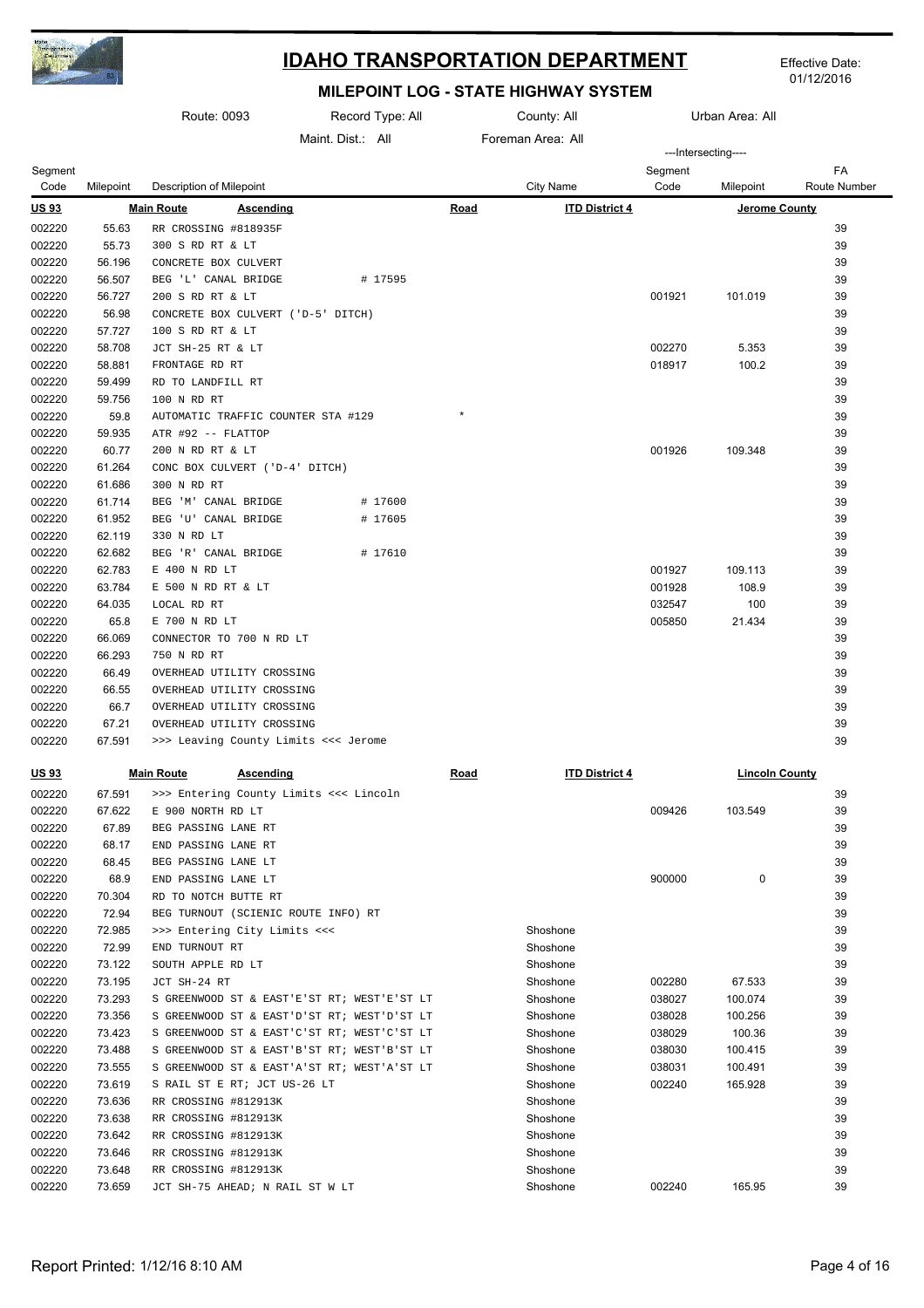

01/12/2016

|                  |                    | Route: 0093<br>Record Type: All              |                 | County: All        | Urban Area: All       |         |                       |              |
|------------------|--------------------|----------------------------------------------|-----------------|--------------------|-----------------------|---------|-----------------------|--------------|
|                  |                    |                                              | Maint Dist: All |                    | Foreman Area: All     |         | ---Intersecting----   |              |
| Segment          |                    |                                              |                 |                    |                       | Segment |                       | FA           |
| Code             | Milepoint          | Description of Milepoint                     |                 |                    | City Name             | Code    | Milepoint             | Route Number |
| <u>US 93</u>     |                    | <b>Main Route</b><br><b>Ascending</b>        |                 | <u>Road</u>        | <b>ITD District 4</b> |         | <b>Lincoln County</b> |              |
| 002240           | 165.95             | N RAIL ST E & N GREENWOOD ST RT & LT         |                 |                    | Shoshone              | 002230  | 73.659                | 35           |
| 002240           | 166.461            | N RAIL ST & E 3RD ST LT                      |                 |                    | Shoshone              | 002236  | 100.311               | 35           |
| 002240           | 166.552            | >>> Leaving City Limits <<<                  |                 |                    | Shoshone              |         |                       | 35           |
| 002240           | 166.562            | SALE YARD RD RT                              |                 |                    |                       |         |                       | 35           |
| 002240           | 167.06             | RD TO AIRPORT LT                             |                 |                    |                       | 009398  | 100                   | 35           |
| 002240           | 167.527            | S 150 E RD RT                                |                 |                    |                       | 002248  | 100                   | 35           |
| 002240           | 167.538            | BEG MILNER GOODING CANAL BRIDGE              |                 | # 13150            |                       |         |                       | 35           |
| 002240           | 167.546            | END MILNER GOODING CANAL BRIDGE              |                 | # 13150            |                       |         |                       | 35           |
| 002240           | 167.563            | N 160 E RD LT                                |                 |                    |                       | 009399  | 100                   | 35           |
| 002240           | 168.094            | N 200 E RD LT                                |                 |                    |                       | 009400  | 100                   | 35           |
| 002240           | 168.143            | S 200 E RD RT                                |                 |                    |                       | 009401  | 101.708               | 35           |
| 002240           | 169.335            | E 20 N RD RT                                 |                 |                    |                       | 009477  | 100                   | 35           |
| 002240           | 169.408            | CONN TO E 20 N RD RT                         |                 |                    |                       |         |                       | 35           |
| 002240           | 171.353            | CULVERT (OFF SYSTEM)                         |                 |                    |                       |         |                       | 35           |
| 002240           | 174.842            | N 750 E (DIETRICH BUTTE) RD RT               |                 |                    |                       | 002254  | 110.156               | 35           |
| 002240           | 174.937            | CULVERT (OFF SYSTEM)                         |                 |                    |                       |         |                       | 35           |
| 002240           | 177.638            | BEG LITTLE WOOD RIVER BR                     |                 | # 13155            |                       |         |                       | 35           |
| 002240           | 177.648            | END LITTLE WOOD RIVER BR                     |                 | # 13155            |                       |         |                       | 35           |
| 002240           | 177.71             | MARLEY RD LT                                 |                 |                    |                       | 002255  | 100                   | 35           |
| 002240           | 178.98             | N 950 E RD LT                                |                 |                    |                       | 009417  | 101.951               | 35           |
| 002240           | 179.641            | N 1050 E RD LT                               |                 |                    |                       | 009808  | 100                   | 35           |
| 002240           | 180.025            | CULVERT (OFF SYSTEM)                         |                 |                    |                       |         |                       | 35           |
| 002240           | 180.724            | CONN RD TO E 720 N RD LT                     |                 |                    |                       |         |                       | 35           |
| 002240           | 180.785            | E 720 N (WALKER) RD/N 1150 E RD LT           |                 |                    |                       | 009411  | 103.752               | 35           |
| 002240           | 181.499            | AIRPORT RT                                   |                 |                    |                       |         |                       | 35           |
| 002240           | 181.752            | >>> Entering City Limits <<<                 |                 |                    | Richfield             |         |                       | 35           |
| 002240           | 181.86             | W ONEIDA AVE RT                              |                 |                    | Richfield             | 037806  | 100                   | 35           |
| 002240           | 182.022            | W NEZ PERCE AVE & 3RD ST RT & LT             |                 |                    | Richfield             | 037807  | 100.06                | 35           |
| 002240           | 182.095            | E NEZ PERCE AVE & MAIN ST RT & LT            |                 |                    | Richfield             | 006570  | 18.283                | 35           |
| 002240           | 182.166            | E NEZ PERCE ST & 2ND ST RT & LT              |                 |                    | Richfield             | 037806  | 100.347               | 35           |
| 002240           | 182.237            | E NEZ PERCE ST & 1ST ST LT                   |                 |                    | Richfield             | 037809  | 100                   | 35           |
| 002240           | 182.275            | E NEZ PERCE ST & CITY ST LT                  |                 |                    | Richfield             |         |                       | 35           |
| 002240           | 182.5              | E NEZ PERCE ST & LINCOLN ST LT               |                 |                    | Richfield             | 009413  | 101.573               | 35           |
| 002240           | 182.543            | >>> Leaving City Limits <<<                  |                 |                    | Richfield             |         |                       | 35           |
| 002240           | 182.816            | BEG JIM BYRNES SLOUGH BRIDGE                 |                 | # 13160<br># 13160 |                       |         |                       | 35           |
| 002240<br>002240 | 182.824<br>183.046 | END JIM BYRNES SLOUGH BRIDGE                 |                 |                    |                       |         |                       | 35<br>35     |
| 002240           | 183.09             | MISC COUNTY RD RT                            |                 |                    |                       | 002256  |                       | 35           |
| 002240           | 183.19             | E 820 N RD LT<br>N 1350 E RD LT              |                 |                    |                       | 002259  | 106.493<br>100        | 35           |
| 002240           | 183.331            | LANDFILL RT                                  |                 |                    |                       |         |                       | 35           |
| 002240           | 184.627            | E 920 N RD LT                                |                 |                    |                       | 002257  | 106.09                | 35           |
| 002240           | 185.218            | BEG TURNOUT RT                               |                 |                    |                       |         |                       | 35           |
| 002240           | 185.26             | END TURNOUT RT                               |                 |                    |                       |         |                       | 35           |
| 002240           | 186.585            | OLD HIGHWAY 26 RT                            |                 |                    |                       | 002266  | 100                   | 35           |
| 002240           | 188.39             | BEG REALIGNMENT                              |                 |                    |                       |         |                       | 35           |
| 002240           | 188.39             | BEG REALIGNMENT                              |                 |                    |                       |         |                       | 35           |
| 002240           | 188.636            | END REALIGNMENT                              |                 |                    |                       |         |                       | 35           |
| 002240           | 188.636            | END REALIGNMENT                              |                 |                    |                       |         |                       | 35           |
| 002240           | 188.95             | ENT STOCKPILE SITE LT                        |                 |                    |                       |         |                       | 35           |
| 002240           | 189.277            | BEG TURNOUT LT                               |                 |                    |                       |         |                       | 35           |
| 002240           | 189.31             | END TURNOUT LT                               |                 |                    |                       |         |                       | 35           |
| 002240           | 189.791            | MISC COUNTY RD RT                            |                 |                    |                       | 009473  | 100                   | 35           |
| 002240           | 190.955            | OLD HIGHWAY 26 RT                            |                 |                    |                       | 009474  | 100                   | 35           |
| 002240           | 192.688            | SPORTSMAN ACCESS (BEAR TRACK WILLIAMS) RIGHT |                 |                    |                       |         |                       | 35           |
| 002240           | 194.442            | MISC COUNTY RD RT                            |                 |                    |                       |         |                       | 35           |
| 002240           | 194.866            | >>> Leaving County Limits <<< Lincoln        |                 |                    |                       |         |                       | 35           |
|                  |                    |                                              |                 |                    |                       |         |                       |              |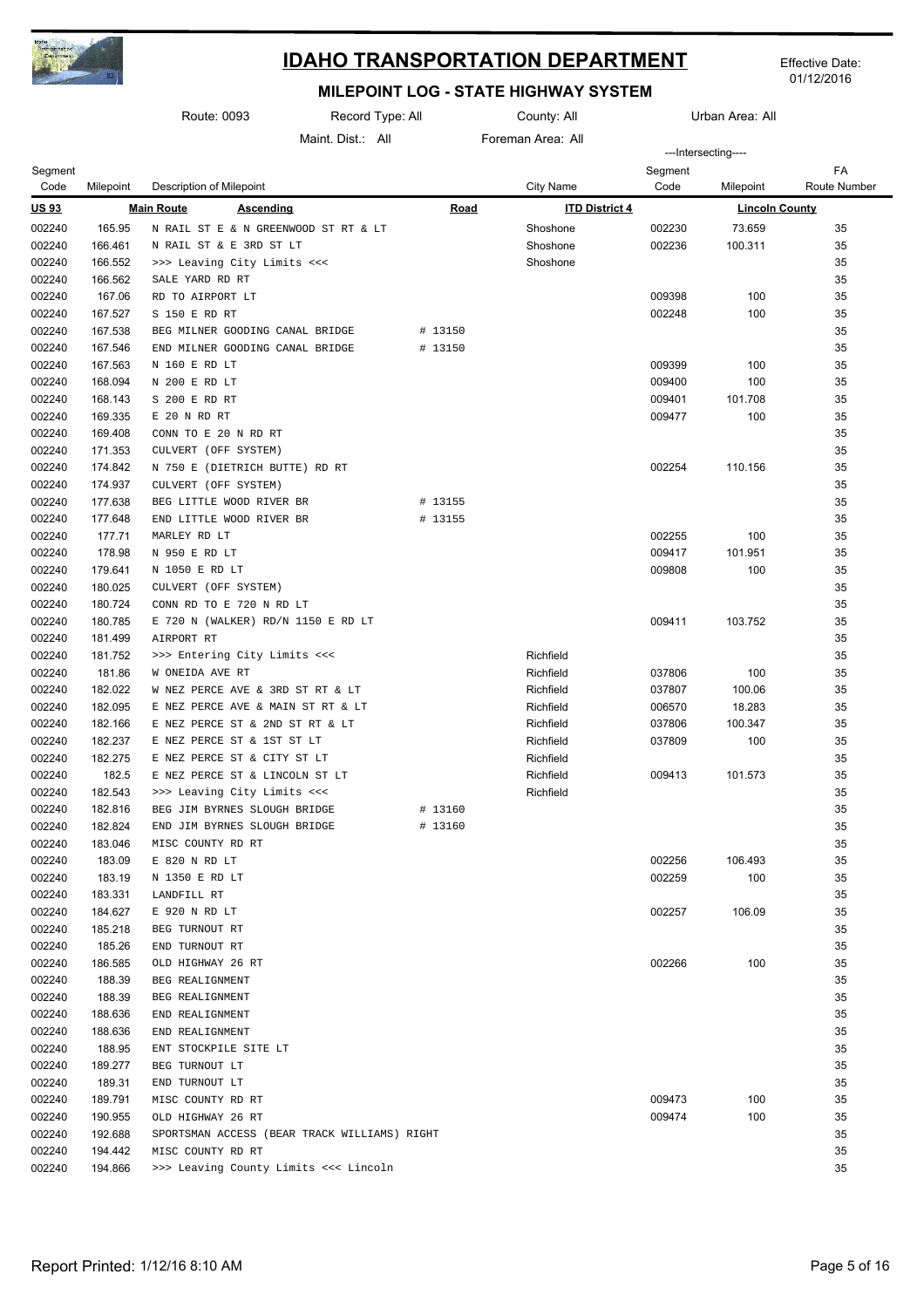

01/12/2016

|                  |                    | Route: 0093                                                   | Record Type: All  |             | County: All           | Urban Area: All  |                      |                           |
|------------------|--------------------|---------------------------------------------------------------|-------------------|-------------|-----------------------|------------------|----------------------|---------------------------|
|                  |                    |                                                               | Maint. Dist.: All |             | Foreman Area: All     |                  | ---Intersecting----  |                           |
| Segment<br>Code  | Milepoint          | Description of Milepoint                                      |                   |             | City Name             | Segment<br>Code  | Milepoint            | FA<br><b>Route Number</b> |
| <u>US 93</u>     |                    | <b>Main Route</b><br><b>Ascending</b>                         |                   | <b>Road</b> | <b>ITD District 4</b> |                  | <b>Blaine County</b> |                           |
| 002240           | 194.866            | >>> Entering County Limits <<< Blaine                         |                   |             |                       |                  |                      | 35                        |
| 002240           | 196.011            | OLD STATE HWY RT                                              |                   |             |                       | 009474           | 105.282              | 35                        |
| 002240           | 196.068            | MISC (JONES) RD RT                                            |                   |             |                       | 025066           | 100                  | 35                        |
| 002240           | 196.968            | DURFEE RD RT                                                  |                   |             |                       | 024336           | 100                  | 35                        |
| 002240           | 197.436            | CUTOFF RD LT                                                  |                   |             |                       | 000768           | 110.197              | 35                        |
| 002240           | 197.734            | DURFEE RD RT                                                  |                   |             |                       | 024337           | 100.734              | 35                        |
| 002240           | 198.201            | COUNTY RD RT                                                  |                   |             |                       | 024338           | 100.681              | 35                        |
| 002240           | 198.27             | BEG SILVER CREEK BR                                           |                   | # 13165     |                       |                  |                      | 35                        |
| 002240           | 198.276            | END SILVER CREEK BR                                           |                   | # 13165     |                       |                  |                      | 35                        |
| 002240           | 199.27             | OLD US-93 LT/US-93 AH                                         |                   |             |                       | 007356           | 199.27               | 35                        |
| 007356           | 199.27             | OLD US-93 LT                                                  |                   |             |                       | 002240           | 199.27               | 35                        |
| 007356           | 199.28             | BEG LITTLE WOOD RIVER BR                                      | # 13170           |             |                       |                  |                      | 35                        |
| 007356           | 200.06             | BEG LITTLE WOOD RIVER BR                                      | # 13175           |             |                       |                  |                      | 35                        |
| 007356           | 200.9              | BEG LITTLE WOOD RIVER BR                                      | # 13180           |             |                       |                  |                      | 35                        |
| 007356           | 201.59             | GRIFFIN LOOP RT & OLD US-93 LT                                |                   |             |                       | 002240           | 201.79               | 35                        |
| 007356           | 201.684            | MILEPOST EQUATION 201.684 BK = 201.850 AH                     |                   | $* *$       |                       | 002240           | 201.85               | 35                        |
| 002240           | 201.85             | MILEPOST EQUATION MARKER RT                                   |                   |             |                       | 007356           | 201.85               | 35                        |
| 002240           | 202.747            | SHED RD LT                                                    |                   |             |                       |                  |                      | 35                        |
| 002240           | 203.247            | >>> Entering City Limits <<<                                  |                   |             | Carey                 |                  |                      | 35                        |
| 002240           | 203.252            | GRIFFIN LOOP RT                                               |                   |             | Carey                 | 000774           | 100                  | 35                        |
| 002240           | 203.252            | GRIFFIN LOOP RT                                               |                   |             | Carey                 |                  |                      | 35                        |
| 002240           | 203.532            | MAIN ST (US-93) & MISC RD LT                                  |                   |             | Carey                 | 033831           | 100.066              | 35                        |
| 002240           | 203.585            | MAIN ST (US-93) & SCOTT RD LT                                 |                   |             | Carey                 | 033832           | 100.284              | 35                        |
| 002240           | 203.76             | RIVER LN RT                                                   |                   |             | Carey                 | 000773           | 100                  | 35                        |
| 002240           | 203.76             | RIVER LN RT                                                   |                   |             | Carey                 |                  |                      | 35                        |
| 002240           | 203.871            | MAIN ST (US-93) & CIRCLE DR LT                                |                   |             | Carey                 | 033834           | 100.044              | 35                        |
| 002240           | 203.998            | MAIN ST (US-93) & CIRCLE DR LT                                |                   |             | Carey                 | 033835           | 100.045              | 35                        |
| 002240<br>002240 | 204.175<br>204.263 | MAIN ST (US-93) & MISC RD RT<br>CENARRUSA LN RT; JCT US-20 LT |                   |             | Carey<br>Carey        | 033839<br>002070 | 100<br>196.039       | 35<br>35                  |
| 002240           | 204.34             | CAREY (SIGN RT; UNINCORPORATED)                               |                   |             | Carey                 |                  |                      | 35                        |
| 002240           | 204.382            | BEG LITTLE WOOD RIVER BRIDGE                                  | # 13185           |             | Carey                 |                  |                      | 35                        |
| 002240           | 204.553            | BEG LITTLE WOOD RIVER BRIDGE                                  | # 13190           |             | Carey                 |                  |                      | 35                        |
| 002240           | 204.759            | AIRPORT LN RT                                                 |                   |             | Carey                 | 033840           | 100                  | 35                        |
| 002240           | 204.877            | MAIN ST (US-93) & 4TH ST LT                                   |                   |             | Carey                 | 033841           | 100.088              | 35                        |
| 002240           | 205.077            | SCHOOL AVE RT                                                 |                   |             | Carey                 | 033842           | 100                  | 35                        |
| 002240           | 205.174            | CAREY AVE RT                                                  |                   |             | Carey                 | 033844           | 100                  | 35                        |
| 002240           | 205.274            | MTN VIEW DR RT & LITTLE WOOD RESERVOIR RD LT                  |                   |             | Carey                 | 003750           | 0                    | 35                        |
| 002240           | 205.309            | N MAIN EXTENSION LT                                           |                   |             | Carey                 | 033848           | 100                  | 35                        |
| 002240           | 206.112            | ENT CEMETERY LT; LAKE VIEW DR RT                              |                   |             | Carey                 | 033844           | 101.238              | 35                        |
| 002240           | 206.2              | BEG TURNOUT LT                                                |                   |             | Carey                 |                  |                      | 35                        |
| 002240           | 206.28             | END TURNOUT LT                                                |                   |             | Carey                 |                  |                      | 35                        |
| 002240           | 206.531            | >>> Leaving City Limits <<<                                   |                   |             | Carey                 |                  |                      | 35                        |
| 002240           | 206.917            | AUSTIN RD LT                                                  |                   |             |                       |                  |                      | 35                        |
| 002240           | 208.973            | US HIGHWAY 20 & STUBB RD RT                                   |                   |             |                       |                  |                      | 35                        |
| 002240           | 209.166            | PECK RD LT                                                    |                   |             |                       |                  |                      | 35                        |
| 002240<br>002240 | 209.564<br>210.233 | LAIDLAW PARK RD RT<br>CONCRETE BOX CULVERT; FISH CREEK        |                   |             |                       |                  |                      | 35<br>35                  |
| 002240           | 211.873            | LAIDLAW PARK RD RT                                            |                   |             |                       |                  |                      | 35                        |
| 002240           | 212.09             | FISH CREEK RESERVOIR RD LT                                    |                   |             |                       | 000789           | 100                  | 35                        |
| 002240           | 212.88             | BEG TURNOUT LT                                                |                   |             |                       |                  |                      | 35                        |
| 002240           | 212.92             | END TURNOUT LT                                                |                   |             |                       |                  |                      | 35                        |
| 002240           | 213.12             | COATES RESERVOIR OUTLET LT                                    |                   |             |                       |                  |                      | 35                        |
| 002240           | 213.37             | BEG TURNOUT RT                                                |                   |             |                       |                  |                      | 35                        |
| 002240           | 213.41             | END TURNOUT RT                                                |                   |             |                       |                  |                      | 35                        |
| 002240           | 214.35             | HOT CREEK                                                     |                   |             |                       |                  |                      | 35                        |
| 002240           | 220.467            | LAVA LAKE RD LT                                               |                   |             |                       |                  |                      | 35                        |
| 002240           | 221.74             | BEG TURNOUT RT                                                |                   |             |                       |                  |                      | 35                        |
| 002240           | 221.8              | END TURNOUT RT                                                |                   |             |                       |                  |                      | 35                        |
| 002240           | 222.52             | BEG TURNOUT RT                                                |                   |             |                       |                  |                      | 35                        |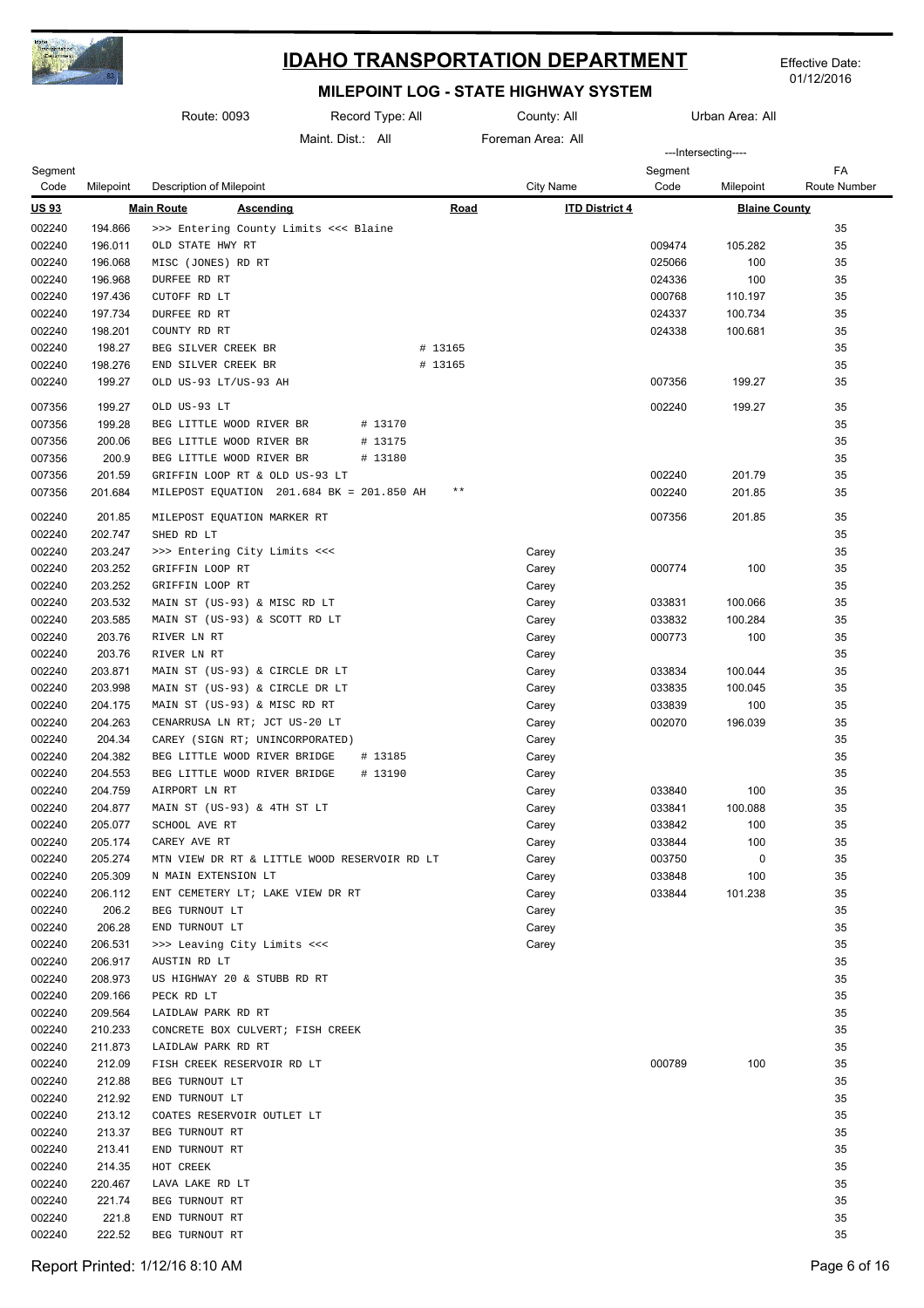

Effective Date: 01/12/2016

|                  | Route: 0093       |                                  |                                                                 | Record Type: All<br>County: All            |             | Urban Area: All       |                 |                      |                    |
|------------------|-------------------|----------------------------------|-----------------------------------------------------------------|--------------------------------------------|-------------|-----------------------|-----------------|----------------------|--------------------|
|                  |                   |                                  |                                                                 | Maint Dist: All                            |             | Foreman Area: All     |                 |                      |                    |
|                  |                   |                                  |                                                                 |                                            |             |                       |                 | ---Intersecting----  |                    |
| Segment<br>Code  | Milepoint         | <b>Description of Milepoint</b>  |                                                                 |                                            |             | City Name             | Segment<br>Code | Milepoint            | FA<br>Route Number |
| <u>US 93</u>     |                   | <b>Main Route</b>                | <b>Ascending</b>                                                |                                            | Road        | <b>ITD District 4</b> |                 | <b>Blaine County</b> |                    |
| 002240           | 222.56            | END TURNOUT RT                   |                                                                 |                                            |             |                       |                 |                      | 35                 |
| 002240           | 222.57            | BEG TURNOUT LT                   |                                                                 |                                            |             |                       |                 |                      | 35                 |
| 002240           | 222.63            | END TURNOUT LT                   |                                                                 |                                            |             |                       |                 |                      | 35                 |
| 002240           | 222.835           |                                  |                                                                 | >>> Leaving County Limits <<< Blaine       |             |                       |                 |                      | 35                 |
| <u>US93</u>      |                   | <b>Main Route</b>                | <b>Ascending</b>                                                |                                            | <b>Road</b> | <b>ITD District 6</b> |                 | <b>Butte County</b>  |                    |
| 002240           | 222.835           |                                  |                                                                 | >>> Entering County Limits <<< Butte       |             |                       |                 |                      | 35                 |
| 002240           | 224.07            | BEG NEW ALIGNMENT                |                                                                 |                                            |             |                       |                 |                      | 35                 |
| 002240           | 224.07            | BEG NEW ALIGNMENT                |                                                                 |                                            |             |                       |                 |                      | 35                 |
| 002240           | 224.47            |                                  |                                                                 | GOODALES CUTOFF HISTORICAL TRAIL LT        |             |                       | 007478          | 97.628               | 35                 |
| 002240           | 224.719           |                                  | BEG SCENIC OVERLOOK RT                                          |                                            |             |                       |                 |                      | 35                 |
| 002240           | 224.793           |                                  | END SCENIC OVERLOOK RT                                          |                                            |             |                       |                 |                      | 35                 |
| 002240           | 225.598           |                                  |                                                                 | GOODALES CUTOFF HISTORICAL TRAIL LT        |             |                       | 007478          | 99.585               | 35                 |
| 002240           | 225.908           |                                  |                                                                 | GOODALES CUTOFF HISTORICAL TRAIL LT        |             |                       | 007478          | 100                  | 35                 |
| 002240           | 226.286           |                                  |                                                                 | MILEPOINT EQUATION 226.286 BK = 226.327 AH |             |                       |                 |                      | 35                 |
| 002240           | 226.327           |                                  | END NEW ALIGNMENT/MP EQ MARKER                                  |                                            |             |                       |                 |                      | 35                 |
| 002240           | 227.43            | BEG TURNOUT RT                   |                                                                 |                                            |             |                       |                 |                      | 35                 |
| 002240           | 227.46            | END TURNOUT RT                   |                                                                 |                                            |             |                       |                 |                      | 35                 |
| 002240           | 228.02            |                                  | BEG TURNOUT/VIEWPOINT RT                                        |                                            |             |                       |                 |                      | 35                 |
| 002240           | 228.15            |                                  | END TURNOUT/VIEWPOINT RT                                        |                                            |             |                       |                 |                      | 35                 |
| 002240           | 228.61            |                                  | BEG TURNOUT/VIEWPOINT RT                                        |                                            |             |                       |                 |                      | 35                 |
| 002240           | 228.64            |                                  | END TURNOUT/VIEWPOINT RT                                        |                                            |             |                       |                 |                      | 35                 |
| 002240<br>002240 | 228.73<br>228.77  | BEG TURNOUT RT<br>END TURNOUT RT |                                                                 |                                            |             |                       |                 |                      | 35<br>35           |
| 002240           | 229.48            |                                  |                                                                 | ENT CRATERS OF THE MOON NAT'L MONUMENT RT  |             |                       |                 |                      | 35                 |
| 002240           | 229.665           |                                  |                                                                 | AUTOMATIC TRAFFIC COUNTER STA #50          | $\star$     |                       |                 |                      | 35                 |
| 002240           | 230.25            |                                  | BEG TURNOUT/VIEWPOINT RT                                        |                                            |             |                       |                 |                      | 35                 |
| 002240           | 230.28            |                                  | END TURNOUT/VIEWPOINT RT                                        |                                            |             |                       |                 |                      | 35                 |
| 002240           | 231.942           | BLIZZARD MTN RD LT               |                                                                 |                                            |             |                       |                 |                      | 35                 |
| 002240           | 238.203           | <b>CULVERT</b>                   |                                                                 |                                            |             |                       |                 |                      | 35                 |
| 002240           | 241.13            | 3600W RD LT                      |                                                                 |                                            |             |                       |                 |                      | 35                 |
| 002240           | 243.35            | 2200N RD LT                      |                                                                 |                                            |             |                       |                 |                      | 35                 |
| 002240           | 243.38            | 2200N RD RT                      |                                                                 |                                            |             |                       |                 |                      | 35                 |
| 002240           | 244.828           | COUNTY RD RT                     |                                                                 |                                            |             |                       |                 |                      | 35                 |
| 002240           | 245.089           | 3225 W RD RT                     |                                                                 |                                            |             |                       |                 |                      | 35                 |
| 002240           | 245.878           |                                  | ENTRANCE TO AIRPORT RT                                          |                                            |             |                       |                 |                      | 35                 |
| 002240           | 246.498           | 3100 W RD RT & LT                |                                                                 |                                            |             |                       | 000794          | 125.465              | 35                 |
| 002240           | 246.879           |                                  | BEG BIG LOST RIVER BRIDGE                                       | # 13195                                    |             |                       |                 |                      | 35                 |
| 002240           | 247.536           |                                  | >>> Entering City Limits <<<                                    |                                            |             | Arco                  |                 |                      | 35                 |
| 002240           | 247.538           |                                  | SEWER PLANT RD RT & 2400 N RD LT                                |                                            |             | Arco                  | 000794          | 126.761              | 35                 |
| 002240           | 247.786           |                                  | GRAND AVE & WILLOW WAY RT                                       |                                            |             | Arco                  |                 |                      | 35                 |
| 002240           | 248.037           |                                  |                                                                 | E GRAND AVE (US-93) & BLATTNER LN RT & LT  |             | Arco                  | 036046          | 100.301              | 35                 |
| 002240           | 248.12            | BEG TURNOUT RT                   |                                                                 |                                            |             | Arco                  |                 |                      | 35                 |
| 002240           | 248.14            |                                  | HISTORICAL SITE #152 RT                                         |                                            |             | Arco                  |                 |                      | 35                 |
| 002240<br>002240 | 248.16<br>248.188 | END TURNOUT RT                   |                                                                 |                                            |             | Arco<br>Arco          |                 |                      | 35<br>35           |
| 002240           | 248.277           |                                  | GRAND AVE & BINGHAM ST RT & LT<br>GRAND AVE & BLAINE ST RT & LT |                                            |             | Arco                  |                 |                      | 35                 |
| 002240           | 248.369           |                                  | GRAND AVE & WATER ST RT & LT                                    |                                            |             | Arco                  |                 |                      | 35                 |
| 002240           | 248.462           |                                  | GRAND AVE & IDAHO ST RT & LT                                    |                                            |             | Arco                  |                 |                      | 35                 |
| 002240           | 248.555           |                                  | GRAND AVE & FRONT ST RT & LT                                    |                                            |             | Arco                  | 002220          | 82.6                 | 38                 |
| 002240           | 248.555           |                                  | GRAND AVE & FRONT ST RT & LT                                    |                                            |             | Arco                  | 002220          | 82.6                 | 35                 |
| 002220           | 82.6              |                                  | FRONT ST & GRAND AVE RT & LT                                    |                                            |             | Arco                  | 002240          | 248.555              | 35                 |
| 002220           | 82.673            |                                  | FRONT ST & LOST RIVER AVE LT                                    |                                            |             | Arco                  |                 |                      | 35                 |
| 002220           | 82.733            |                                  | FRONT ST & DELORES AVE RT                                       |                                            |             | Arco                  |                 |                      | 35                 |
| 002220           | 82.75             |                                  | FRONT ST & SUNSET ST LT                                         |                                            |             | Arco                  | 000909          | 100                  | 35                 |
| 002220           | 82.75             |                                  | FRONT ST & CHALLIS AVE LT                                       |                                            |             | Arco                  |                 |                      | 35                 |
| 002220           | 83.047            |                                  | FRONT ST & HANNA AVE LT                                         |                                            |             | Arco                  |                 |                      | 35                 |
| 002220           | 83.061            |                                  | FRONT ST & YVONNE ST RT                                         |                                            |             | Arco                  |                 |                      | 35                 |
| 002220           | 83.079            |                                  | >>> Leaving City Limits <<<                                     |                                            |             | Arco                  |                 |                      | 35                 |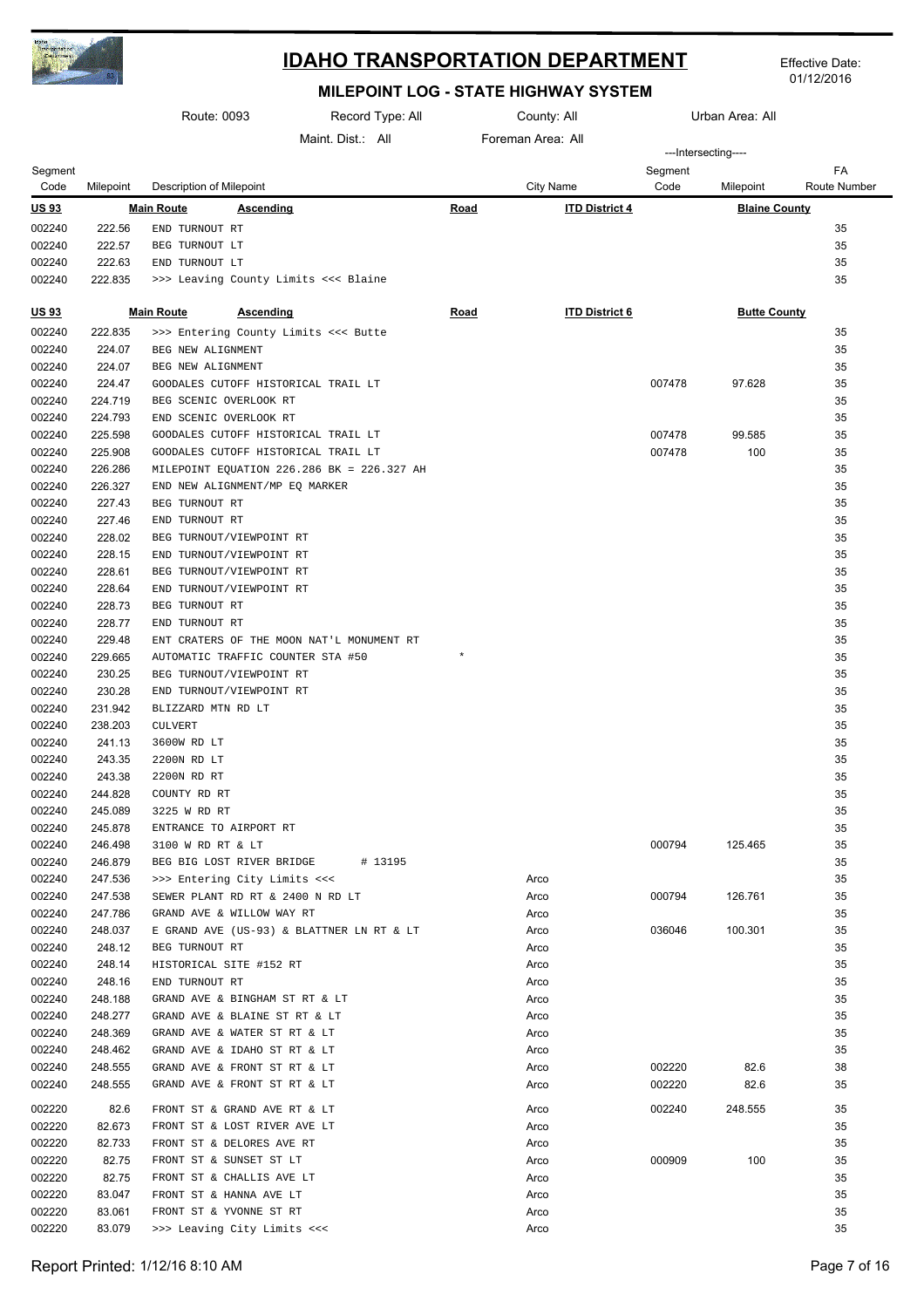

01/12/2016

|                  |                  | Route: 0093                                                        | Record Type: All |             | Urban Area: All<br>County: All |                     |                      |                    |
|------------------|------------------|--------------------------------------------------------------------|------------------|-------------|--------------------------------|---------------------|----------------------|--------------------|
|                  |                  |                                                                    | Maint Dist: All  |             | Foreman Area: All              | ---Intersecting---- |                      |                    |
| Segment<br>Code  | Milepoint        | Description of Milepoint                                           |                  |             | City Name                      | Segment<br>Code     | Milepoint            | FA<br>Route Number |
| <u>US 93</u>     |                  | <b>Main Route</b><br><b>Ascending</b>                              |                  | <u>Road</u> | <b>ITD District 6</b>          |                     | <b>Butte County</b>  |                    |
| 002220           | 83.376           | ENTRANCE TO COUNTY MAINTENANCE SHOP RT                             |                  |             |                                |                     |                      | 35                 |
| 002220           | 83.95            | BEG ARCO CANAL BRIDGE                                              | # 17950          |             |                                |                     |                      | 35                 |
| 002220           | 85.121           | PHILLIPS LN RT & LT                                                |                  |             |                                |                     |                      | 35                 |
| 002220           | 85.433           | BEG SPRING CREEK BRIDGE                                            | # 17955          |             |                                |                     |                      | 35                 |
| 002220           | 86.208           | LOST RIVER LN RT & LT                                              |                  |             |                                |                     |                      | 35                 |
| 002220           | 87.298           | JENSEN LN RT & LT                                                  |                  |             |                                |                     |                      | 35                 |
| 002220           | 87.582           | BEG EAST SIDE CANAL BRIDGE                                         | # 17960          |             |                                |                     |                      | 35                 |
| 002220           | 88.389           | KING LN RT & LT                                                    |                  |             |                                |                     |                      | 35                 |
| 002220           | 89.112           | BEG BIG LOST RIVER BRIDGE<br>3120 N RD RT & LT                     | # 17965          |             |                                | 000914              |                      | 35<br>35           |
| 002220<br>002220 | 89.761<br>89.967 | 1ST N ST LT                                                        |                  |             |                                | 037162              | 101.014<br>100.394   | 35                 |
| 002220           | 89.982           | >>> Entering City Limits <<<                                       |                  |             | Moore                          |                     |                      | 35                 |
| 002220           | 90.041           | BEG WEST CANAL                                                     | # 17970          |             | Moore                          |                     |                      | 35                 |
| 002220           | 90.13            | BEG WEST SIDE CANAL                                                | # 17975          |             | Moore                          |                     |                      | 35                 |
| 002220           | 90.174           | G ST RT                                                            |                  |             | Moore                          | 037170              | 100                  | 35                 |
| 002220           | 90.208           | US-93 & CONN TO 3350 LT                                            |                  |             | Moore                          | 037159              | 100.019              | 35                 |
| 002220           | 90.232           | 3155 N (B) ST LT                                                   |                  |             | Moore                          | 002509              | 102.694              | 35                 |
| 002220           | 90.232           | 3155 N (B) ST LT                                                   |                  |             | Moore                          |                     |                      | 35                 |
| 002220           | 90.27            | 3350 W (MAIN ST) RT                                                |                  |             | Moore                          | 000916              | 100                  | 35                 |
| 002220           | 90.27            | 3350 W (MAIN ST) RT                                                |                  |             | Moore                          |                     |                      | 35                 |
| 002220           | 90.37            | 3170 N (D) ST LT                                                   |                  |             | Moore                          | 037169              | 100.137              | 35                 |
| 002220           | 90.434           | 3180 N (I) ST LT                                                   |                  |             | Moore                          | 037165              | 100.375              | 35                 |
| 002220           | 90.5             | US-93 & 3160 N (C) ST LT                                           |                  |             | Moore                          | 037166              | 100.172              | 35                 |
| 002220           | 90.5             | US-93 & 1ST ST LT                                                  |                  |             | Moore                          | 037166              | 100.056              | 35                 |
| 002220           | 90.566           | 3200 N RD RT & LT                                                  |                  |             | Moore                          | 007511              | 100.376              | 35                 |
| 002220           | 90.575           | >>> Leaving City Limits <<<                                        |                  |             | Moore                          |                     |                      | 35                 |
| 002220           | 91.478           | BEG MOORE CANAL                                                    | # 17980          |             |                                |                     |                      | 35                 |
| 002220           | 91.506           | 3400 W RD LT                                                       |                  |             |                                |                     |                      | 35                 |
| 002220           | 91.554           | 3400 W RD RT                                                       |                  |             |                                | 009071              | 100                  | 35                 |
| 002220<br>002220 | 92.745<br>93.302 | 3400 N RD RT                                                       |                  |             |                                |                     |                      | 35<br>35           |
| 002220           | 93.665           | 3450 N RD RT<br>ANTELOPE RD LT                                     |                  |             |                                | 000920              | 118.916              | 35                 |
| 002220           | 94.997           | THREE-IN-ONE DITCH CROSSING                                        |                  |             |                                |                     |                      | 35                 |
| 002220           | 95.029           | 3600 N RD RT & LT                                                  |                  |             |                                |                     |                      | 35                 |
| 002220           | 95.176           | South Fork Antelope Creek                                          | # 17985          |             |                                |                     |                      | 35                 |
| 002220           | 95.612           | <b>CULVERT</b>                                                     |                  |             |                                |                     |                      | 35                 |
| 002220           | 96.058           | DARLINGTON (SIGN RT; UNINCORPORATED)                               |                  |             |                                |                     |                      | 35                 |
| 002220           | 96.156           | 3700 N RD RT & LT                                                  |                  |             |                                |                     |                      | 35                 |
| 002220           | 96.327           | 3600 W RD RT & LT                                                  |                  |             |                                | 011545              | 100                  | 35                 |
| 002220           | 96.332           | BEG ANTELOPE CREEK BRIDGE                                          | # 17990          |             |                                |                     |                      | 35                 |
| 002220           | 96.332           | >>> Leaving County Limits <<< Butte                                |                  |             |                                |                     |                      | 35                 |
| <u>US 93</u>     |                  | <b>Main Route</b><br><b>Ascending</b>                              |                  | <u>Road</u> | <b>ITD District 6</b>          |                     | <b>Custer County</b> |                    |
|                  |                  |                                                                    |                  |             |                                |                     |                      |                    |
| 002220<br>002220 | 96.332<br>96.332 | >>> Entering County Limits <<< Custer<br>BEG ANTELOPE CREEK BRIDGE | # 17990          |             |                                |                     |                      | 35<br>35           |
| 002220           | 97.296           | EVANS LN (3800 N RD) RT                                            |                  |             |                                | 000910              | 118.976              | 35                 |
| 002220           | 98.706           | BEG BIG LOST RIVER BRIDGE                                          | # 17995          |             |                                |                     |                      | 35                 |
| 002220           | 99.258           | FULLMER RD (3980 N RD) RT                                          |                  |             |                                |                     |                      | 35                 |
| 002220           | 99.323           | ENTRANCE TO STOCKPILE SITE LT                                      |                  |             |                                |                     |                      | 35                 |
| 002220           | 99.543           | STREAM CROSSING                                                    |                  |             |                                |                     |                      | 35                 |
| 002220           | 99.945           | <b>CULVERT</b>                                                     |                  |             |                                |                     |                      | 35                 |
| 002220           | 100.77           | LESLIE (SIGN RT; UNINCORPORATED)                                   |                  |             |                                |                     |                      | 35                 |
| 002220           | 100.774          | HUSTON RD LT                                                       |                  |             |                                |                     |                      | 35                 |
| 002220           | 100.822          | GRAY LN RT & LT                                                    |                  |             |                                |                     |                      | 35                 |
| 002220           | 100.83           | CONNECTOR TO LESLIE RD (4060 N RD) RT                              |                  |             |                                |                     |                      | 35                 |
| 002220           | 101.187          | CULVERT                                                            |                  |             |                                |                     |                      | 35                 |
| 002220           | 101.33           | 3900 W RD RT                                                       |                  |             |                                |                     |                      | 35                 |
| 002220           | 101.801          | 4100 N RD LT                                                       |                  |             |                                |                     |                      | 35                 |
| 002220           | 102.452          | 4000 W RD RT                                                       |                  |             |                                |                     |                      | 35                 |
| 002220           | 103.566          | LAMBERT RD (4100 W RD) RT & LT                                     |                  |             |                                |                     |                      | 35                 |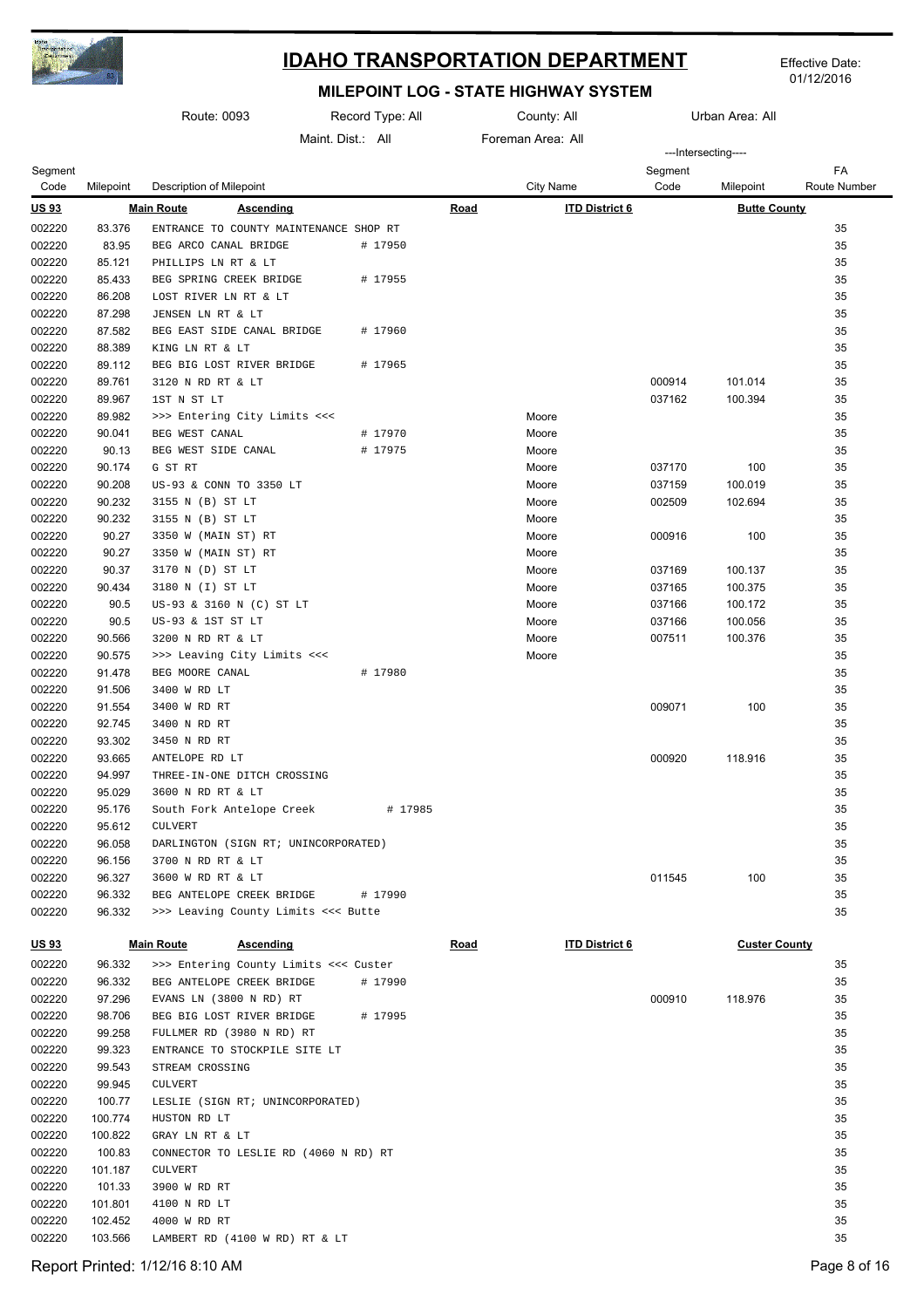

01/12/2016

|                  | Route: 0093        |                                                          | Record Type: All                           | County: All |                       | Urban Area: All |                      |                    |
|------------------|--------------------|----------------------------------------------------------|--------------------------------------------|-------------|-----------------------|-----------------|----------------------|--------------------|
|                  |                    |                                                          | Maint Dist.: All                           |             | Foreman Area: All     |                 |                      |                    |
|                  |                    |                                                          |                                            |             |                       |                 | ---Intersecting----  |                    |
| Segment<br>Code  | Milepoint          | Description of Milepoint                                 |                                            |             | <b>City Name</b>      | Segment<br>Code | Milepoint            | FA<br>Route Number |
| <u>US 93</u>     |                    | <b>Main Route</b><br><b>Ascending</b>                    |                                            | <b>Road</b> | <b>ITD District 6</b> |                 | <b>Custer County</b> |                    |
| 002220           | 103.67             | <b>CULVERT</b>                                           |                                            |             |                       |                 |                      | 35                 |
| 002220           | 104.421            | 4200 N RD RT                                             |                                            |             |                       |                 |                      | 35                 |
| 002220           | 104.43             | 4200 N RD LT                                             |                                            |             |                       |                 |                      | 35                 |
| 002220           | 105.772            | <b>CULVERT</b>                                           |                                            |             |                       |                 |                      | 35                 |
| 002220           | 106.489            | HUSTON RD LT                                             |                                            |             |                       |                 |                      | 35                 |
| 002220           | 106.847            | 4400 W RD RT                                             |                                            |             |                       |                 |                      | 35                 |
| 002220           | 107.29             | BEG BURNETT DITCH                                        | # 18000                                    |             |                       |                 |                      | 35                 |
| 002220           | 108.001            | SWAUGER DITCH                                            |                                            |             |                       |                 |                      | 35                 |
| 002220           | 108.451            | >>> Entering City Limits <<<                             |                                            |             | Mackay                |                 |                      | 35                 |
| 002220           | 108.531            | CUSTER ST & SPRUCE AVE LT                                |                                            |             | Mackay                |                 |                      | 35                 |
| 002220<br>002220 | 108.616<br>108.765 | CUSTER ST & ROSE AVE LT<br>CUSTER ST & CEDAR AVE RT & LT |                                            |             | Mackay<br>Mackay      |                 |                      | 35<br>35           |
| 002220           | 108.837            | CUSTER ST & PARK AVE RT & LT                             |                                            |             | Mackay                |                 |                      | 35                 |
| 002220           | 108.911            | CUSTER ST & ELM AVE RT & LT                              |                                            |             | Mackay                |                 |                      | 35                 |
| 002220           | 108.978            | CUSTER ST & MAIN ST RT & LT                              |                                            |             | Mackay                | 001332          | 103.998              | 35                 |
| 002220           | 109.041            | CUSTER ST & CAPITOL AVE RT & LT                          |                                            |             | Mackay                |                 |                      | 35                 |
| 002220           | 109.115            | CUSTER ST & MCCALEB AVE RT & LT                          |                                            |             | Mackay                |                 |                      | 35                 |
| 002220           | 109.13             |                                                          | ENTRANCE TO ITD MAINTENANCE YARD #62100 LT |             | Mackay                |                 |                      | 35                 |
| 002220           | 109.185            | CUSTER ST & ARTEMESIA AVE RT & LT                        |                                            |             | Mackay                |                 |                      | 35                 |
| 002220           | 109.493            | >>> Leaving City Limits <<<                              |                                            |             | Mackay                |                 |                      | 35                 |
| 002220           | 109.835            | OLD LOOP RD RT & LT                                      |                                            |             |                       |                 |                      | 35                 |
| 002220           | 111.487            | <b>CULVERT</b>                                           |                                            |             |                       |                 |                      | 35                 |
| 002220           | 111.648            | MISCELLANEOUS RD RT                                      |                                            |             |                       | 028549          | 100                  | 35                 |
| 002220           | 111.816            | SHARP DITCH CROSSING                                     |                                            |             |                       |                 |                      | 35                 |
| 002220           | 112.033            | OLD LOOP RD RT                                           |                                            |             |                       | 011528          | 103.651              | 35                 |
| 002220           | 112.91             | SPORTSMAN ACCESS RD LT                                   |                                            |             |                       |                 |                      | 35                 |
| 002220           | 113.128            | BEG UPPER CEDAR CREEK                                    | # 18005                                    |             |                       |                 |                      | 35                 |
| 002220           | 113.359            | MISCELLANEOUS RD RT                                      |                                            |             |                       | 028553          | 100.224              | 35                 |
| 002220           | 113.52             | BEG TURNOUT RT                                           |                                            |             |                       |                 |                      | 35                 |
| 002220           | 113.67             | END TURNOUT RT                                           |                                            |             |                       |                 |                      | 35                 |
| 002220<br>002220 | 114.512<br>114.992 | MISCELLANEOUS RD RT<br>UPPER CEDAR RD RT                 |                                            |             |                       | 028555          | 100.577              | 35<br>35           |
| 002220           | 115.419            | SPORTSMAN ACCESS RD LT                                   |                                            |             |                       |                 |                      | 35                 |
| 002220           | 118.44             | FISH HATCHERY RD LT                                      |                                            |             |                       | 001275          | 103.85               | 35                 |
| 002220           | 118.51             | BEG TURNOUT LT                                           |                                            |             |                       |                 |                      | 35                 |
| 002220           | 118.522            | HISTORICAL SITE #229 LT                                  |                                            |             |                       |                 |                      | 35                 |
| 002220           | 118.54             | END TURNOUT LT                                           |                                            |             |                       |                 |                      | 35                 |
| 002220           | 118.834            | ENTRANCE TO STOCKPILE SITE LT                            |                                            |             |                       |                 |                      | 35                 |
| 002220           | 119.872            | LONE CEDAR RD RT                                         |                                            |             |                       |                 |                      | 35                 |
| 002220           | 122.27             | BEG TURNOUT RT                                           |                                            |             |                       |                 |                      | 35                 |
| 002220           | 122.3              | END TURNOUT RT                                           |                                            |             |                       |                 |                      | 35                 |
| 002220           | 124.414            | MISCELLANEOUS RD RT                                      |                                            |             |                       | 011513          | 100.716              | 35                 |
| 002220           | 124.749            | TRAIL CREEK RD LT                                        |                                            |             |                       | 002231          | 41.027               | 35                 |
| 002220           | 128.43             | 5850 W RD LT                                             |                                            |             |                       |                 |                      | 35                 |
| 002220           | 129.079            | ENTRANCE TO STOCKPILE SITE RT                            |                                            |             |                       |                 |                      | 35                 |
| 002220           | 129.08             | AUTOMATIC TRAFFIC COUNTER STA #55                        |                                            |             |                       |                 |                      | 35                 |
| 002220           | 129.37             | MT BORAH RD RT                                           |                                            |             |                       |                 |                      | 35                 |
| 002220           | 131.165            | DOUBLE SPRINGS RD RT                                     |                                            |             |                       |                 |                      | 35                 |
| 002220<br>002220 | 131.18<br>131.196  | BEG TURNOUT RT<br>HISTORICAL SITES #45 & #356 RT         |                                            |             |                       |                 |                      | 35<br>35           |
| 002220           | 131.21             | END TURNOUT RT                                           |                                            |             |                       |                 |                      | 35                 |
| 002220           | 132.764            | LOWER SLOUGH RD LT                                       |                                            |             |                       |                 |                      | 35                 |
| 002220           | 136.148            | UPPER SLOUGH RD LT                                       |                                            |             |                       |                 |                      | 35                 |
| 002220           | 138.62             |                                                          | WILLOW CREEK SUMMIT; ELEV 7620' (SIGN) RT  |             |                       |                 |                      | 35                 |
| 002220           | 138.63             | BEG TURNOUT RT                                           |                                            |             |                       |                 |                      | 35                 |
| 002220           | 138.68             | END TURNOUT RT                                           |                                            |             |                       |                 |                      | 35                 |
| 002220           | 144.215            | SPAR CANYON RD LT                                        |                                            |             |                       |                 |                      | 35                 |
| 002220           | 144.39             | OVERHEAD UTILITY CROSSING                                |                                            |             |                       |                 |                      | 35                 |
| 002220           | 145.94             | GOOSEBERRY CR RD RT                                      |                                            |             |                       |                 |                      | 35                 |
| 002220           | 147.123            | MCGOWAN CREEK RD RT                                      |                                            |             |                       |                 |                      | 35                 |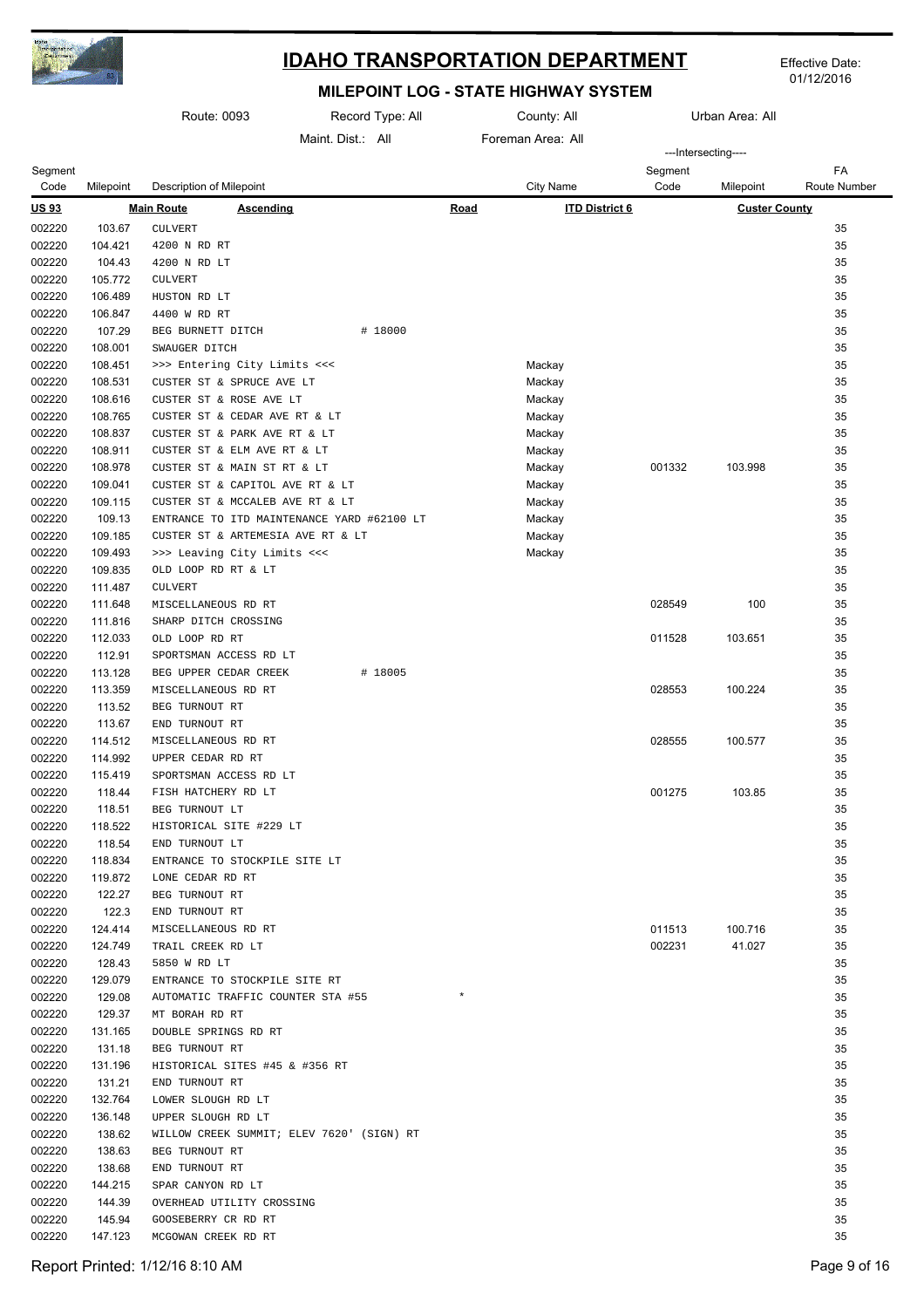

Effective Date: 01/12/2016

|                  |                    | Route: 0093                                |                                           | Record Type: All |                   | County: All           |         | Urban Area: All      |              |
|------------------|--------------------|--------------------------------------------|-------------------------------------------|------------------|-------------------|-----------------------|---------|----------------------|--------------|
|                  |                    |                                            | Maint Dist.: All                          |                  | Foreman Area: All |                       |         | ---Intersecting----  |              |
| Segment          |                    |                                            |                                           |                  |                   |                       | Segment |                      | FA           |
| Code             | Milepoint          | Description of Milepoint                   |                                           |                  |                   | City Name             | Code    | Milepoint            | Route Number |
| <u>US 93</u>     |                    | <b>Main Route</b>                          | <b>Ascending</b>                          |                  | Road              | <b>ITD District 6</b> |         | <b>Custer County</b> |              |
| 002220           | 147.4              | TURNOUT                                    |                                           |                  |                   |                       |         |                      | 35           |
| 002220           | 149.12             | TURNOUT                                    |                                           |                  |                   |                       |         |                      | 35           |
| 002220           | 152.1              | LIME CREEK RD RT                           |                                           |                  |                   |                       | 018937  | 100                  | 35           |
| 002220           | 153.996            | <b>CULVERT</b>                             |                                           |                  |                   |                       |         |                      | 35           |
| 002220           | 154.91             | <b>CULVERT</b>                             |                                           |                  |                   |                       |         |                      | 35           |
| 002220<br>002220 | 156.558<br>156.658 | BEG LONE PINE CREEK BRIDGE<br>COUNTY RD LT |                                           | # 18010          |                   |                       | 038730  | 101.301              | 35<br>35     |
| 002220           | 157.93             |                                            | BEG LONE PINE FLOOD CHANNEL               | # 18015          |                   |                       |         |                      | 35           |
| 002220           | 158.918            | CHALLIS HOT SRINGS RD RT                   |                                           |                  |                   |                       |         |                      | 35           |
| 002220           | 159.158            | BEG COMPANY DITCH                          |                                           | # 18020          |                   |                       |         |                      | 35           |
| 002220           | 159.497            | LONE PINE RD LT                            |                                           |                  |                   |                       | 011482  | 101.986              | 35           |
| 002220           | 159.497            | LANIER RD LT                               |                                           |                  |                   |                       | 011482  | 100                  | 35           |
| 002220           | 159.83             | ENT STOCKPILE SITE RT                      |                                           |                  |                   |                       |         |                      | 35           |
| 002220           | 159.92             |                                            | BEG SALMON RIVER HIGH W CHANNEL # 18026   |                  |                   |                       |         |                      | 35           |
| 002220           | 160.026            | BEG SALMON RIVER BRIDGE                    |                                           | # 18031          |                   |                       |         |                      | 35           |
| 002220           | 160.328            |                                            | ENTRANCE TO INFORMATION KIOSK RT          |                  |                   |                       |         |                      | 35           |
| 002220           | 160.382            |                                            | MILEPOST EQUATION 160.382 BK = 244.325 AH |                  | $\star\star$      |                       | 002220  | 244.325              | 35           |
| 002220           | 244.325            | JCT SH-75 LT                               |                                           |                  |                   |                       | 002220  | 160.382              | 35           |
| 002220           | 244.51             | BEG LATERAL CANAL                          |                                           | # 17830          |                   |                       |         |                      | 35           |
| 002220           | 244.61             |                                            | ENT ELECTRICAL SUBSTATION RT              |                  |                   |                       |         |                      | 35           |
| 002220           | 244.63             | OVERHEAD UTILITY CROSSING                  |                                           |                  |                   |                       |         |                      | 35           |
| 002220           | 244.828            | HAMMOND LN RT                              |                                           |                  |                   |                       |         |                      | 35           |
| 002220           | 244.84             | BEG GINI CANAL                             |                                           | # 17835          |                   |                       |         |                      | 35           |
| 002220           | 245.262            | HISTORICAL SITE #303 RT                    |                                           |                  |                   |                       |         |                      | 35           |
| 002220           | 245.27             | BEG TURNOUT RT                             |                                           |                  |                   |                       |         |                      | 35           |
| 002220           | 245.3              | END TURNOUT RT                             |                                           |                  |                   |                       |         |                      | 35           |
| 002220           | 245.658            | RD TO SANITARY LANDFILL LT                 |                                           |                  |                   |                       |         |                      | 35           |
| 002220           | 245.929            |                                            | >>> Entering City Limits <<<              |                  |                   | Challis               |         |                      | 35           |
| 002220           | 245.93             | BLUE MOUNTAIN RD LT                        |                                           |                  |                   | Challis               |         |                      | 35           |
| 002220           | 246.324            | SOUTH ST LT                                |                                           |                  |                   | Challis               |         |                      | 35           |
| 002220           | 246.387            | BUTTE AVE LT                               |                                           |                  |                   | Challis               |         |                      | 35           |
| 002220           | 246.432            |                                            | >>> Leaving City Limits <<<               |                  |                   | Challis               |         |                      | 35           |
| 002220           | 246.444            | VALLEY AVE RT & LT                         |                                           |                  |                   |                       |         |                      | 35           |
| 002220           | 246.449            |                                            | >>> Entering City Limits <<<              |                  |                   | Challis               |         |                      | 35           |
| 002220           | 246.45             | WILSON LN RT & LT                          |                                           |                  |                   | Challis               |         |                      | 35           |
| 002220           | 246.518            | PLEASANT AVE LT                            |                                           |                  |                   | Challis               |         |                      | 35           |
| 002220           | 246.598            |                                            | JCT US-93 SPUR (MAIN ST) LT               |                  |                   | Challis               | 002222  | 0.391                | 35           |
| 002220<br>002220 | 246.736<br>246.759 | BEG GARDEN CREEK BRIDGE                    |                                           | # 17840          |                   | Challis<br>Challis    | 011562  | 100.397              | 35<br>35     |
| 002220           | 246.957            | US-93 & BLUFF ST LT<br>WILSON RD RT & LT   |                                           |                  |                   | Challis               | 011574  | 100.851              | 35           |
| 002220           | 246.992            | JOHNSON RD RT & LT                         |                                           |                  |                   | Challis               |         |                      | 35           |
| 002220           | 247.265            |                                            | ENT ITD MAINTENANCE YARD #61900 LT        |                  |                   | Challis               |         |                      | 35           |
| 002220           | 247.63             | ENT AIRPORT LT                             |                                           |                  |                   | Challis               |         |                      | 35           |
| 002220           | 247.799            |                                            | >>> Leaving City Limits <<<               |                  |                   | Challis               |         |                      | 35           |
| 002220           | 248.628            | BRADBURY LN RT                             |                                           |                  |                   |                       |         |                      | 35           |
| 002220           | 248.629            |                                            | LOOP RD (SPORTSMAN ACCESS) RT             |                  |                   |                       |         |                      | 35           |
| 002220           | 249.19             | CONCRETE BOX CULVERT                       |                                           |                  |                   |                       |         |                      | 35           |
| 002220           | 249.192            | LOOP RD RT                                 |                                           |                  |                   |                       |         |                      | 35           |
| 002220           | 249.54             | PENAL GULCH                                |                                           |                  |                   |                       |         |                      | 35           |
| 002220           | 250.302            | JOE BLAINE RD LT                           |                                           |                  |                   |                       | 006092  | 101.655              | 35           |
| 002220           | 250.312            | CREEK                                      |                                           |                  |                   |                       |         |                      | 35           |
| 002220           | 250.847            | EVANS RD LT                                |                                           |                  |                   |                       | 006093  | 102.026              | 35           |
| 002220           | 251.389            | BEG CHALLIS CREEK BRIDGE                   |                                           | # 17846          |                   |                       |         |                      | 35           |
| 002220           | 254.77             | BEG MORGAN CREEK BRIDGE                    |                                           | # 17850          |                   |                       |         |                      | 35           |
| 002220           | 254.776            | MORGAN CREEK RD LT                         |                                           |                  |                   |                       | 001343  | 100                  | 35           |
| 002220           | 254.87             | BEG MORGAN CREEK BRIDGE                    |                                           | # 17855          |                   |                       |         |                      | 35           |
| 002220           | 254.96             | BEG MORGAN CREEK BRIDGE                    |                                           | # 17860          |                   |                       |         |                      | 35           |
| 002220           | 256.557            | BEG REALIGNMENT                            |                                           |                  |                   |                       |         |                      | 35           |
| 002220           | 256.557            | BEG REALIGNMENT                            |                                           |                  |                   |                       |         |                      | 35           |
| 002220           | 256.734            | SPORTSMAN ACCESS LT                        |                                           |                  |                   |                       |         |                      | 35           |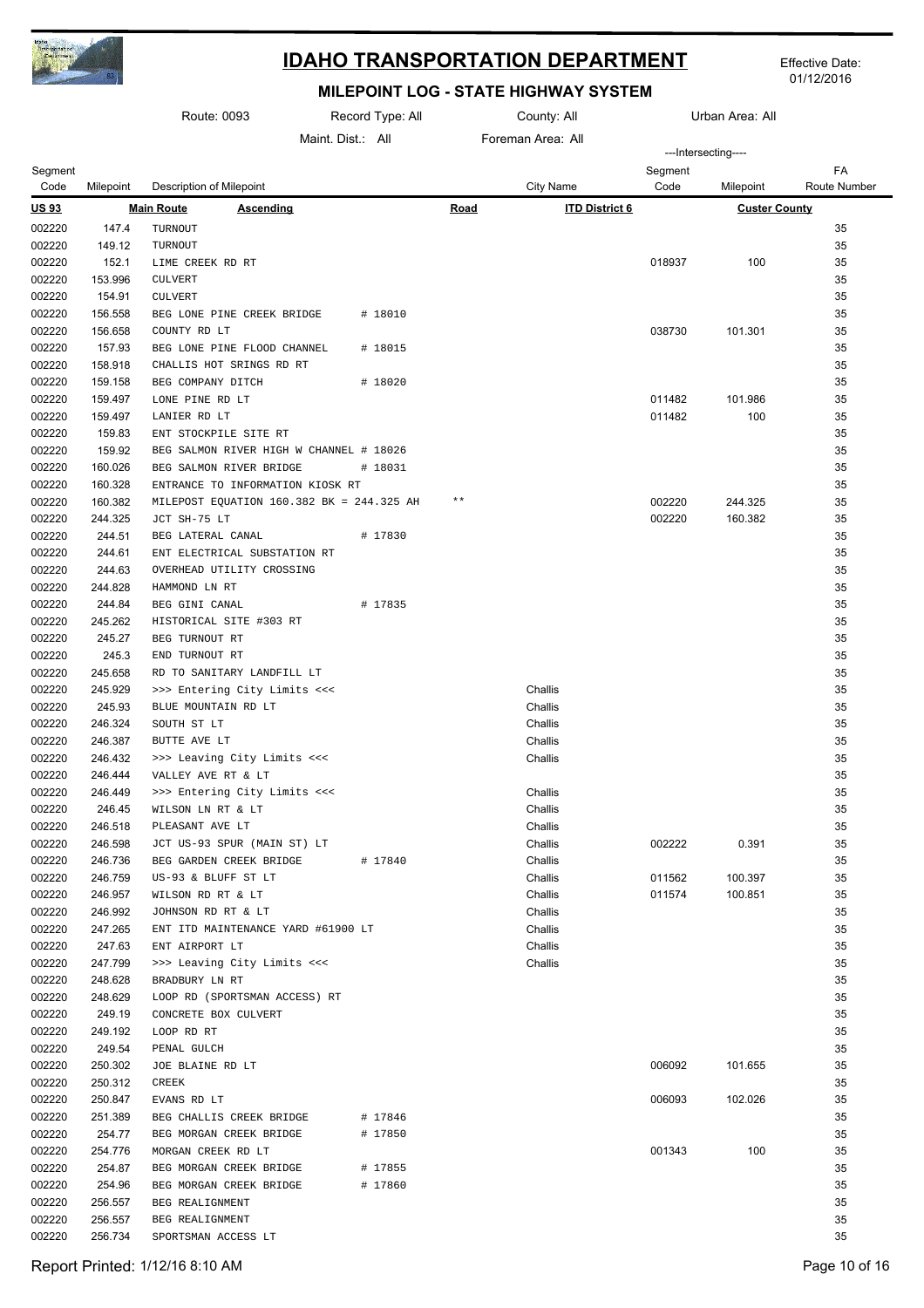

Effective Date: 01/12/2016

|                  |                    | Route: 0093                                            | Record Type: All |             | County: All           |         | Urban Area: All      |              |
|------------------|--------------------|--------------------------------------------------------|------------------|-------------|-----------------------|---------|----------------------|--------------|
|                  |                    |                                                        | Maint Dist: All  |             | Foreman Area: All     |         |                      |              |
| Segment          |                    |                                                        |                  |             |                       | Segment | ---Intersecting----  | FA           |
| Code             | Milepoint          | Description of Milepoint                               |                  |             | <b>City Name</b>      | Code    | Milepoint            | Route Number |
| <u>US 93</u>     |                    | <b>Main Route</b><br><b>Ascending</b>                  |                  | Road        | <b>ITD District 6</b> |         | <b>Custer County</b> |              |
| 002220           | 256.792            | BEG SALMON RIVER BRIDGE                                |                  | # 17866     |                       |         |                      | 35           |
| 002220           | 256.858            | END SALMON RIVER BRIDGE                                |                  | # 17866     |                       |         |                      | 35           |
| 002220           | 257.12             | END REALIGNMENT                                        |                  |             |                       | 002220  | 0                    | 35           |
| 002220           | 257.12             | END REALIGNMENT                                        |                  |             |                       | 002220  | 0                    | 35           |
| 002220           | 258.88             | SHEEP CREEK                                            |                  |             |                       |         |                      | 35           |
| 002220           | 260.125            | SHOTGUN CREEK                                          |                  |             |                       |         |                      | 35           |
| 002220           | 261.61             | SPORTSMAN ACCESS RD LT                                 |                  |             |                       |         |                      | 35           |
| 002220           | 261.88             | ENTRANCE TO STOCKPILE SITE RT                          |                  |             |                       |         |                      | 35           |
| 002220           | 262.455            | ACCESS RD TO SALMON RV LT                              |                  |             |                       | 006186  | 100                  | 35           |
| 002220           | 262.816            | <b>CULVERT</b>                                         |                  |             |                       |         |                      | 35           |
| 002220           | 263.329            | PAHSIMEROI VALLEY RD RT                                |                  |             |                       |         |                      | 35           |
| 002220           | 263.329            | PAHSIMEROI RD RT                                       |                  |             |                       | 001344  | 100                  | 35           |
| 002220           | 263.726            | ELLIS (SIGN RT; UNINCORPORATED)                        |                  |             |                       |         |                      | 35           |
| 002220           | 263.819            | FARM TO MARKET RD RT                                   |                  |             |                       | 006480  | 0                    | 35           |
| 002220           | 263.837            | BEG PAHSIMEROI RIVER BRIDGE                            | # 17870          |             |                       |         |                      | 35           |
| <u>US 93</u>     |                    | <b>Main Route</b><br><b>Ascending</b>                  |                  | <u>Road</u> | <b>ITD District 6</b> |         | Lemhi County         |              |
| 002220           | 263.851            | >>> Entering County Limits <<< Lemhi                   |                  |             |                       |         |                      | 35           |
| 002220           | 263.858            | END PAHSIMEROI RIVER BRIDGE                            |                  |             |                       |         |                      | 35           |
| 002220           | 264.747            | HAT CREEK RD LT                                        |                  |             |                       | 010699  | 100                  | 35           |
| 002220           | 268.386            | BEG COW CREEK BRIDGE                                   | # 17876          |             |                       |         |                      | 35           |
| 002220           | 273.722            | MCKIM CR RD (FR 18) RT                                 |                  |             |                       | 022913  | 100                  | 35           |
| 002220           | 280.821            | CONNECTOR TO IRON CREEK RD LT                          |                  |             |                       |         |                      | 35           |
| 002220           | 281.907            | BEG WARM SPRINGS CREEK BRIDGE                          | # 17880          |             |                       |         |                      | 35           |
| 002220           | 282.56             | ELK HORN RD LT & RT                                    |                  |             |                       | 022915  | 100.37               | 35           |
| 002220           | 282.805            | ELK HORN RD RT                                         |                  |             |                       | 022915  | 100                  | 35           |
| 002220           | 283                | ELKBEND RD LT                                          |                  |             |                       |         |                      | 35           |
| 002220           | 285.929            | RATTLESNAKE CREEK RD LT                                |                  |             |                       |         |                      | 35           |
| 002220           | 292.807            | HWY 93 & COUNTY RD RT                                  |                  |             |                       | 031359  | 100                  | 35           |
| 002220           | 292.807            | 12 MILE CREEK RD (FR 14) RT                            |                  |             |                       |         |                      | 35           |
| 002220           | 299.452            | WILLIAMS CK RD LT                                      |                  |             |                       | 001343  | 169.05               | 35           |
| 002220           | 300.477            | AIRPORT LN RT                                          |                  |             |                       | 022859  | 100                  | 35           |
| 002220           | 301.482            | RANCHETTE DR RT; CHEROKEE RD LT                        |                  |             |                       |         |                      | 35           |
| 002220           | 301.569            | AUTOMATIC TRAFFIC COUNTER STA #13                      |                  | $\star$     |                       |         |                      | 35           |
| 002220           | 301.74             | SH-93 & CONIER RD LT                                   |                  |             |                       | 022863  | 100                  | 35           |
| 002220           | 303.03             | BEG TURNOUT RT                                         |                  |             |                       |         |                      | 35           |
| 002220           | 303.09             | END TURNOUT RT                                         |                  |             |                       |         |                      | 35           |
| 002220           | 303.485            | DEMICK LN RT; LOVERS LN LT                             |                  |             |                       |         |                      | 35           |
| 002220           | 303.648            | >>> Entering City Limits <<<                           |                  |             | Salmon                |         |                      | 35           |
| 002220           | 303.737            | >>> Leaving City Limits <<<                            |                  |             | Salmon                |         |                      | 35           |
| 002220           | 303.854            | >>> Entering City Limits <<<                           |                  |             | Salmon                |         |                      | 35           |
| 002220           | 303.998            | CEMETERY LN RT                                         |                  |             | Salmon                |         |                      | 35           |
| 002220           | 304.262            | CHALLIS ST & BEAN LN RT                                |                  |             | Salmon                | 027020  | 100                  | 35           |
| 002220           | 304.319            | CHALLIS ST & UNION AVE LT                              |                  |             | Salmon                | 037888  | 100                  | 35           |
| 002220<br>002220 | 304.331            | CHALLIS ST & UNION AVE LT                              |                  |             | Salmon<br>Salmon      |         |                      | 35<br>35     |
| 002220           | 304.361<br>304.392 | CHALLIS ST & MULKEY ST LT<br>CHALLIS ST & MULKEY ST LT |                  |             |                       | 037890  | 100.094              | 35           |
| 002220           | 304.424            | CHALLIS ST & EDWARDS ST LT                             |                  |             | Salmon<br>Salmon      | 037891  | 100.092              | 35           |
| 002220           | 304.486            | CHALLIS ST & EDWARDS ST LT                             |                  |             | Salmon                | 037892  | 100.344              | 35           |
| 002220           | 304.552            | CHALLIS ST & SHARKEY ST LT                             |                  |             | Salmon                |         |                      | 35           |
| 002220           | 304.624            | CHALLIS ST RT                                          |                  |             | Salmon                |         |                      | 35           |
| 002220           | 304.675            | JCT SH-28 RT                                           |                  |             | Salmon                | 002500  | 135.645              | 35           |
| 002220           | 304.727            | MAIN ST & LEWIS ST RT                                  |                  |             | Salmon                | 037902  | 100                  | 35           |
| 002220           | 304.78             | MAIN ST & CLARK ST RT                                  |                  |             | Salmon                | 037901  | 100                  | 35           |
| 002220           | 304.834            | MAIN ST & DAISY ST RT & LT                             |                  |             | Salmon                | 002205  | 100.573              | 35           |
| 002220           | 304.885            | MAIN ST & LILLIAN ST RT                                |                  |             | Salmon                | 037900  | 100                  | 35           |
| 002220           | 304.936            | MAIN ST & CHURCH ST RT & LT                            |                  |             | Salmon                | 037882  | 100.559              | 35           |
| 002220           | 304.984            | MAIN ST & ANDREWS ST RT & LT                           |                  |             | Salmon                | 037899  | 100.121              | 35           |
| 002220           | 305.081            | MAIN ST & CENTER ST RT & LT                            |                  |             | Salmon                | 037888  | 100.611              | 35           |
| 002220           | 305.127            | MAIN ST & ST CHARLES ST RT & LT                        |                  |             | Salmon                | 018970  | 102.676              | 35           |
|                  |                    |                                                        |                  |             |                       |         |                      |              |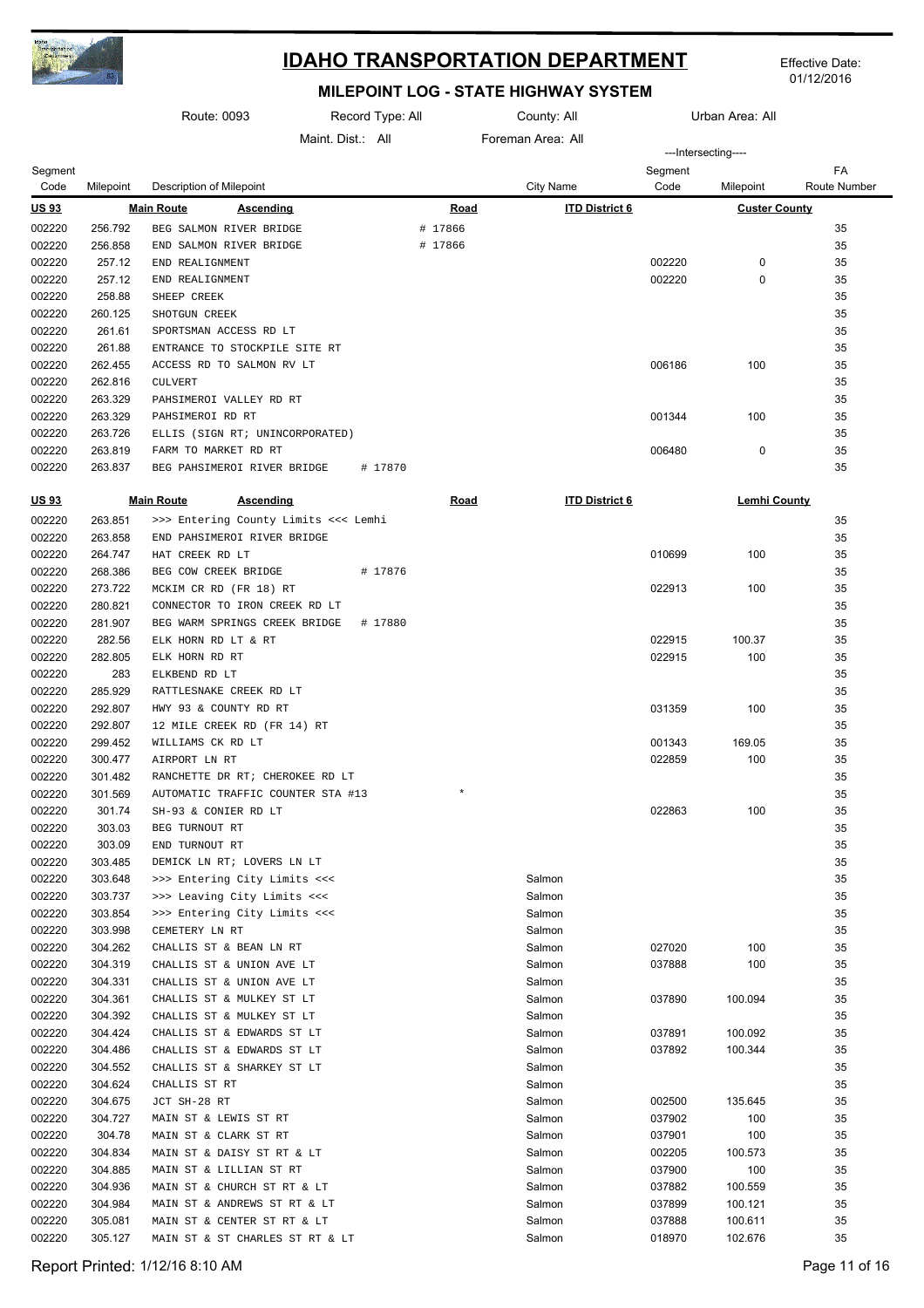

Effective Date: 01/12/2016

|              |           | Route: 0093                             | Record Type: All                                 |             | County: All           |         | Urban Area: All     |                     |
|--------------|-----------|-----------------------------------------|--------------------------------------------------|-------------|-----------------------|---------|---------------------|---------------------|
|              |           |                                         | Maint Dist.: All                                 |             | Foreman Area: All     |         |                     |                     |
|              |           |                                         |                                                  |             |                       |         | ---Intersecting---- |                     |
| Segment      |           |                                         |                                                  |             |                       | Segment |                     | FA                  |
| Code         | Milepoint | Description of Milepoint                |                                                  |             | City Name             | Code    | Milepoint           | <b>Route Number</b> |
| <b>US93</b>  |           | <b>Main Route</b><br><b>Ascending</b>   |                                                  | <b>Road</b> | <b>ITD District 6</b> |         | <b>Lemhi County</b> |                     |
| 002220       | 305.168   | MAIN ST & TERRACE ST RT & LT            |                                                  |             | Salmon                | 037880  | 100.221             | 35                  |
| 002220       | 305.215   | MAIN ST & WATER ST LT                   |                                                  |             | Salmon                | 037878  | 100.313             | 35                  |
| 002220       | 305.242   | BEG SALMON RIVER BRIDGE                 | # 17885                                          |             | Salmon                |         |                     | 35                  |
| 002220       | 305.322   | END SALMON RIVER BRIDGE                 |                                                  |             | Salmon                |         |                     | 35                  |
| 002220       | 305.332   | SPORTSMANS ACCESS RD LT                 |                                                  |             | Salmon                |         |                     | 35                  |
| 002220       | 305.34    | MAIN ST & CONN TO US-93 RT              |                                                  |             | Salmon                | 027615  | 10                  | 35                  |
| 002220       | 305.369   | MAIN ST & COURT HOUSE ST AH; US-93 RT   |                                                  |             | Salmon                | 023371  | 10.896              | 35                  |
| 002220       | 305.38    | US-93 & CONN TO COURT HOUSE ST LT       |                                                  |             | Salmon                | 027616  | 10.015              | 35                  |
| 002220       | 305.408   |                                         | US-93 & CONN TO COURT HOUSE ST (US-93) RT        |             | Salmon                | 027615  | 10.04               | 35                  |
|              |           |                                         |                                                  |             |                       |         |                     |                     |
| <u>US 93</u> |           | <b>SH Connector</b>                     | <b>One-Way Forward</b>                           | <b>Road</b> | <b>ITD District 6</b> |         | <b>Lemhi County</b> |                     |
| 027615       | 10        | CONNECTOR TO US-93 NB & MAIN ST RT & LT |                                                  |             | Salmon                | 002220  | 305.34              | 35                  |
| 027615       | 10.04     | CONNECTOR TO US-93 NB & US-93 RT & LT   |                                                  |             | Salmon                | 002220  | 305.408             | 35                  |
|              |           |                                         |                                                  |             |                       |         |                     |                     |
| <u>US 93</u> |           | <b>SH Connector</b>                     | <b>One-Way Reverse</b>                           | <b>Road</b> | <b>ITD District 6</b> |         | <b>Lemhi County</b> |                     |
| 027616       | 10        |                                         | CONNECTOR FROM US-93 SB & COURT HOUSE ST RT & LT |             | Salmon                | 023371  | 10.88               | 35                  |
| 027616       | 10.015    | CONNECTOR FROM US-93 SB & US-93 RT & LT |                                                  |             | Salmon                | 002220  | 305.38              | 35                  |
|              |           |                                         |                                                  |             |                       |         |                     |                     |
| <u>US 93</u> |           | <b>Main Route</b><br><b>Ascending</b>   |                                                  | <u>Road</u> | <b>ITD District 6</b> |         | <b>Lemhi County</b> |                     |
| 002220       | 305.408   |                                         | US-93 & CONN TO COURT HOUSE ST (US-93) RT        |             | Salmon                | 027615  | 10.04               | 35                  |
| 002220       | 305.754   | US-93 & IDA ST LT                       |                                                  |             | Salmon                | 037961  | 100.071             | 35                  |
| 002220       | 305.992   | US-93 & LEMHI HOLE RD RT                |                                                  |             | Salmon                | 037971  | 100                 | 35                  |
| 002220       | 306.016   | HWY-93 & ELKS RD LT                     |                                                  |             | Salmon                | 037967  | 100.315             | 35                  |
| 002220       | 306.105   | HWY-93 & COTTONWOOD RD RT               |                                                  |             | Salmon                | 023498  | 100                 | 35                  |
| 002220       | 306.23    | >>> Leaving City Limits <<<             |                                                  |             | Salmon                |         |                     | 35                  |
| 002220       | 306.304   | ENT ITD MAINTENANCE YARD #62400 RT      |                                                  |             |                       |         |                     | 35                  |
| 002220       | 306.716   | <b>CULVERT</b>                          |                                                  |             |                       |         |                     | 35                  |
| 002220       | 306.756   | CARMEN SLOUGH CROSSING                  |                                                  |             |                       |         |                     | 35                  |
| 002220       | 307.922   | DOGWOOD LN RT                           |                                                  |             |                       |         |                     | 35                  |
| 002220       | 308.78    | CTR TRUCK SCALE (SATELLITE POE) LT      |                                                  |             |                       |         |                     | 35                  |
| 002220       | 308.936   | SH-93 & FAIRGROUNDS RD LT               |                                                  |             |                       | 022895  | 100                 | 35                  |
| 002220       | 309.03    | BEG SALMON RIVER BRIDGE                 | # 17890                                          |             |                       |         |                     | 35                  |
| 002220       | 309.754   | BEG CARMEN SLOUGH BRIDGE                | # 17895                                          |             |                       |         |                     | 35                  |
| 002220       | 309.888   | CARMEN (SIGN RT; UNINCORPORATED)        |                                                  |             |                       |         |                     | 35                  |
| 002220       | 309.903   | CARMEN CR RD (STC 6874) RT              |                                                  |             |                       | 006460  | 0                   | 35                  |
| 002220       | 310.03    | BEG TURNOUT LT                          |                                                  |             |                       |         |                     | 35                  |
| 002220       | 310.05    | HISTORICAL SITES #125 & #241 LT         |                                                  |             |                       |         |                     | 35                  |
| 002220       | 310.07    | END TURNOUT LT                          |                                                  |             |                       |         |                     | 35                  |
| 002220       | 310.256   | BEG CARMEN CREEK BRIDGE                 | # 17900                                          |             |                       |         |                     | 35                  |
| 002220       | 312.958   | SCHULTZ LN RT                           |                                                  |             |                       |         |                     | 35                  |
| 002220       | 314.452   | CONCRETE BOX CULVERT                    |                                                  |             |                       |         |                     | 35                  |
| 002220       | 315.02    | BEG TURNOUT RT                          |                                                  |             |                       |         |                     | 35                  |
| 002220       | 315.07    | END TURNOUT RT                          |                                                  |             |                       |         |                     | 35                  |
| 002220       | 315.561   | BEG TOWER CREEK BRIDGE                  | # 17905                                          |             |                       |         |                     | 35                  |
| 002220       | 315.741   | S TOWER CREEK RD RT                     |                                                  |             |                       |         |                     | 35                  |
| 002220       | 319.01    | BEG KRILEY CREEK BRIDGE                 | # 17910                                          |             |                       |         |                     | 35                  |
| 002220       | 320.928   | BEG 4TH OF JULY CREEK BRIDGE            | # 17915                                          |             |                       |         |                     | 35                  |
| 002220       | 320.987   | HWY-93 & FOURTH OF JULY CREEK RD RT     |                                                  |             |                       | 022904  | 100                 | 35                  |
| 002220       | 320.987   | 4TH OF JULY CREEK RD RT                 |                                                  |             |                       |         |                     | 35                  |
| 002220       | 321.9     | SALMON NATIONAL FOREST BDRY             |                                                  |             |                       |         |                     | 35                  |
| 002220       | 324.356   | BEG WAGON HAMMER CREEK BRIDGE           | # 17920                                          |             |                       |         |                     | 35                  |
| 002220       | 324.37    | SALMON NATIONAL FOREST BDRY (SIGN) LT   |                                                  |             |                       |         |                     | 35                  |
| 002220       | 326.07    | BEG TURNOUT LT                          |                                                  |             |                       |         |                     | 35                  |
| 002220       | 326.09    | HISTORICAL SITE #122 LT                 |                                                  |             |                       |         |                     | 35                  |
| 002220       | 326.11    | END TURNOUT LT                          |                                                  |             |                       |         |                     | 35                  |
| 002220       | 326.178   | NORTH FORK (SIGN RT; UNINCORPORATED)    |                                                  |             |                       |         |                     | 35                  |
| 002220       | 326.271   | BEG N FK SALMON RIVER BRIDGE            | # 17925                                          |             |                       |         |                     | 35                  |
| 002220       | 326.346   | FR 030 (TO SHOUP) LT                    |                                                  |             |                       |         |                     | 35                  |
| 002220       | 327.255   | BEG N FK SALMON RIVER BRIDGE            | # 17930                                          |             |                       |         |                     | 35                  |
|              |           |                                         |                                                  |             |                       |         |                     |                     |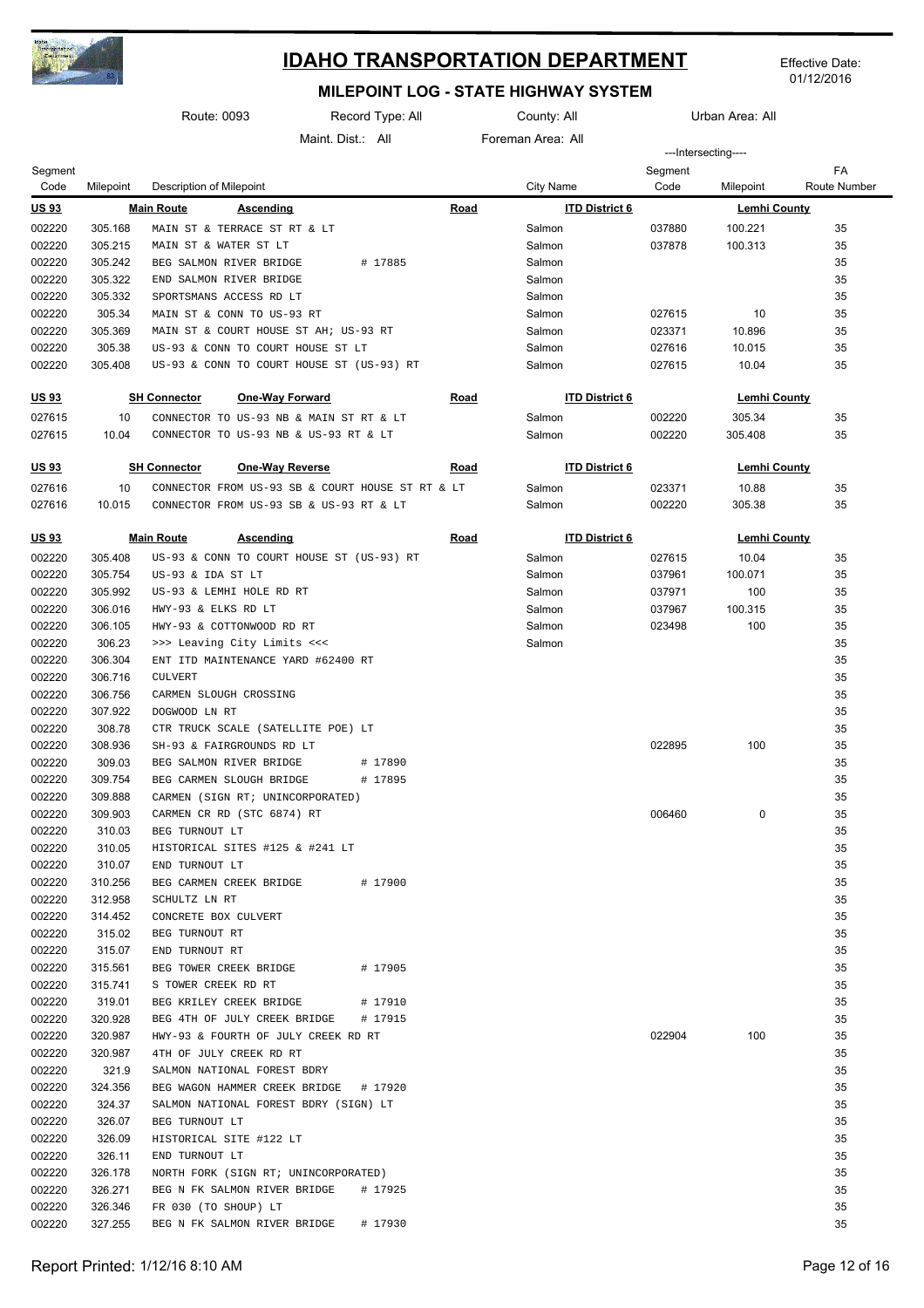

Effective Date: 01/12/2016

|                  |                    | Route: 0093                                                     |                 | Record Type: All |             | County: All                            |         | Urban Area: All          |              |
|------------------|--------------------|-----------------------------------------------------------------|-----------------|------------------|-------------|----------------------------------------|---------|--------------------------|--------------|
|                  |                    |                                                                 | Maint Dist: All |                  |             | Foreman Area: All                      |         |                          |              |
| Segment          |                    |                                                                 |                 |                  |             |                                        | Segment | ---Intersecting----      | FA           |
| Code             | Milepoint          | <b>Description of Milepoint</b>                                 |                 |                  |             | City Name                              | Code    | Milepoint                | Route Number |
| <u>US 93</u>     |                    | <b>Main Route</b><br>Ascending                                  |                 |                  | <b>Road</b> | <b>ITD District 6</b>                  |         | <b>Lemhi County</b>      |              |
| 002220           | 330.662            | HULL CREEK RD LT                                                |                 |                  |             |                                        |         |                          | 35           |
| 002220           | 331.792            | HUGHES CREEK RD LT                                              |                 |                  |             |                                        |         |                          | 35           |
| 002220           | 333.728            | BEG SHEEP CREEK BRIDGE                                          |                 | # 17935          |             |                                        |         |                          | 35           |
| 002220           | 333.77             | SHEEP CREEK RD RT                                               |                 |                  |             |                                        | 027019  | 100                      | 35           |
| 002220           | 335.471            | LICK CREEK RD RT                                                |                 |                  |             |                                        |         |                          | 35           |
| 002220           | 336.432            | VOLTER CREEK RD LT                                              |                 |                  |             |                                        |         |                          | 35           |
| 002220           | 336.876            | BEG DAHLONEGA CREEK BRIDGE                                      |                 | # 17940          |             |                                        |         |                          | 35           |
| 002220           | 336.989            | GIBBONSVILLE (SIGN RT; UNINCORPORATED)                          |                 |                  |             |                                        |         |                          | 35           |
| 002220           | 337                | BEG TURNOUT LT                                                  |                 |                  |             |                                        |         |                          | 35           |
| 002220           | 337.04             | HISTORICAL SITE #243 LT                                         |                 |                  |             |                                        |         |                          | 35           |
| 002220           | 337.06             | END TURNOUT LT                                                  |                 |                  |             |                                        |         |                          | 35           |
| 002220           | 337.117            | GIBBONSVILLE RD LT                                              |                 |                  |             |                                        | 022906  | 100                      | 35           |
| 002220<br>002220 | 337.36<br>338.001  | ITD MAINTENANCE YARD #61100 RT<br>GIBBONSVILLE ATR #158         |                 |                  | $\star$     |                                        |         |                          | 35<br>35     |
| 002220           | 338.28             | BEG TURNOUT LT                                                  |                 |                  |             |                                        |         |                          | 35           |
| 002220           | 338.33             | END TURNOUT LT                                                  |                 |                  |             |                                        |         |                          | 35           |
| 002220           | 341.35             | BEG N FK SALMON RIVER                                           |                 | # 33340          |             |                                        |         |                          | 35           |
| 002220           | 341.4              | BEG N FK SALMON RIVER                                           |                 | # 33345          |             |                                        |         |                          | 35           |
| 002220           | 342.292            | BEG N FK SALMON RIVER                                           |                 | # 33350          |             |                                        |         |                          | 35           |
| 002220           | 342.37             | BEG TWIN CREEK BRIDGE                                           |                 | # 33355          |             |                                        |         |                          | 35           |
| 002220           | 342.434            | TWIN CREEK RD LT                                                |                 |                  |             |                                        |         |                          | 35           |
| 002220           | 345.631            | BEG W FK OF N FORK SALMON RIVER # 33360                         |                 |                  |             |                                        |         |                          | 35           |
| 002220           | 346.231            | BEG N FK SALMON RIVER                                           |                 | # 17946          |             |                                        |         |                          | 35           |
| 002220           | 350.819            | IDAHO/MONTANA STATE LINE/US-93 SPUR RT                          |                 |                  |             |                                        | 002540  | 0                        | 35           |
|                  |                    |                                                                 |                 |                  |             |                                        |         |                          |              |
| <u>US 93</u>     |                    | <b>Business Loop</b><br><b>Ascending</b>                        |                 |                  | <u>Road</u> | <b>ITD District 4</b>                  |         | <b>Twin Falls County</b> |              |
| 002040           | 212.078            | CTR US-30/93 OVERPASS (IC# 42)                                  |                 |                  | #13608      |                                        | 002220  | 41.498                   | 36           |
| 002040           | 212.612            | END EB ON RAMP RT (IC #42)                                      |                 |                  |             |                                        | 015885  | 0.689                    | 36           |
| 002040           | 212.712            | US-30 (US-93) & PETERSON LANE LT                                |                 |                  |             |                                        | 027898  | 100.332                  | 36           |
| 002040           | 212.787            | US-30 (US-93) & E 3889 RD RT                                    |                 |                  |             |                                        | 027899  | 100.838                  | 36           |
| 002040           | 213.048            | RR CROSSING                                                     |                 |                  | #819197V    |                                        |         |                          | 36           |
| 002040           | 213.075            | US-30 & N 2500 E RD LT & RT                                     |                 |                  |             |                                        | 000488  | 108.029                  | 36           |
| 002040           | 213.284            | CULVERT (OFF SYSTEM)                                            |                 |                  |             |                                        |         |                          | 36           |
| 002040<br>002040 | 213.465<br>213.765 | US-30 (US-93) & HIGH DESERT PKWY LT                             |                 |                  |             |                                        |         |                          | 36<br>36     |
| 002040           | 213.821            | CULVERT (OFF SYSTEM)<br>US-30 (US-93) & CLEAR SPRING DR LT      |                 |                  |             |                                        | 017888  | 100                      | 36           |
| 002040           | 214.074            | US-30 (US-93) & N 2600 RD LT & RT/ADDISON AVE AH                |                 |                  |             |                                        | 000495  | 113.604                  | 36           |
| 002040           | 214.128            | CULVERT (OFF SYSTEM)                                            |                 |                  |             |                                        |         |                          | 36           |
| 002040           | 215.069            | ADDISON AVE (US-30) & N 2700 E RD LT & RT                       |                 |                  |             |                                        | 000507  | 105.006                  | 36           |
| 002040           | 215.235            | ENTRANCE TO GRAVEL PIT LT                                       |                 |                  |             |                                        |         |                          | 36           |
| 002040           | 215.275            | CULVERT (OFF SYSTEM)                                            |                 |                  |             |                                        |         |                          | 36           |
| 002040           | 215.382            | >>> Entering Urban Limits <<< Twin Falls                        |                 |                  |             |                                        |         |                          | 36           |
| 002040           | 215.421            | ENTRANCE TO GRAVEL PIT LT                                       |                 |                  |             |                                        |         |                          | 36           |
| 002040           | 215.747            | ADDISON (US-93B/30) & LOCAL RD LT                               |                 |                  |             |                                        |         |                          | 36           |
| 002040           | 215.818            | ADDISON AVE & GRANDVIEW DR RT                                   |                 |                  |             |                                        | 007770  | 0.558                    | 36           |
| 002040           | 215.91             | ENTRANCE TO PARK LT                                             |                 |                  |             |                                        |         |                          | 36           |
| 002040           | 216.033            | >>> Entering City Limits <<<                                    |                 |                  |             | <b>Twin Falls</b>                      |         |                          | 36           |
| 002040           | 216.038            | ROCK CREEK CULVERT (OFF SYSTEM)                                 |                 |                  |             | <b>Twin Falls</b>                      |         |                          | 36           |
| 002040           | 216.165            | ENTRANCE TO HOSPITAL LT                                         |                 |                  |             | Twin Falls                             |         |                          | 36           |
| 002040           | 216.219            | ADDISON AVE (US-93B/30) & MORRISON ST LT & RT                   |                 |                  |             | <b>Twin Falls</b>                      |         |                          | 36           |
| 002040           | 216.269            | ADDISON AVE & MARTIN ST LT                                      |                 |                  |             | <b>Twin Falls</b>                      | 018301  | 100                      | 36           |
| 002040           | 216.332            | ADDISON AVE & BRACKEN ST RT                                     |                 |                  |             | <b>Twin Falls</b>                      |         |                          | 36           |
| 002040           | 216.404            | ADDISON AVE & ROSE ST LT & RT                                   |                 |                  |             | <b>Twin Falls</b>                      |         |                          | 36           |
| 002040           | 216.458            | ADDISON AVE & CARNEY ST LT                                      |                 |                  |             | <b>Twin Falls</b>                      |         |                          | 36           |
| 002040           | 216.493            | ADDISON AVE (US-93B/30) & CHERRY LN RT                          |                 |                  |             | Twin Falls                             |         |                          | 36<br>36     |
| 002040<br>002040 | 216.651<br>216.778 | ADDISON AVE & BLAKE ST LT & RT<br>ADDISON AVE & OSTRANDER ST RT |                 |                  |             | <b>Twin Falls</b><br><b>Twin Falls</b> |         |                          | 36           |
| 002040           | 216.899            | ADDISON AVE & WASHINGTON ST/US-30 RT/WSHNGTN LT                 |                 |                  |             | <b>Twin Falls</b>                      | 002043  | 217.199                  | 36           |
|                  |                    |                                                                 |                 |                  |             |                                        |         |                          |              |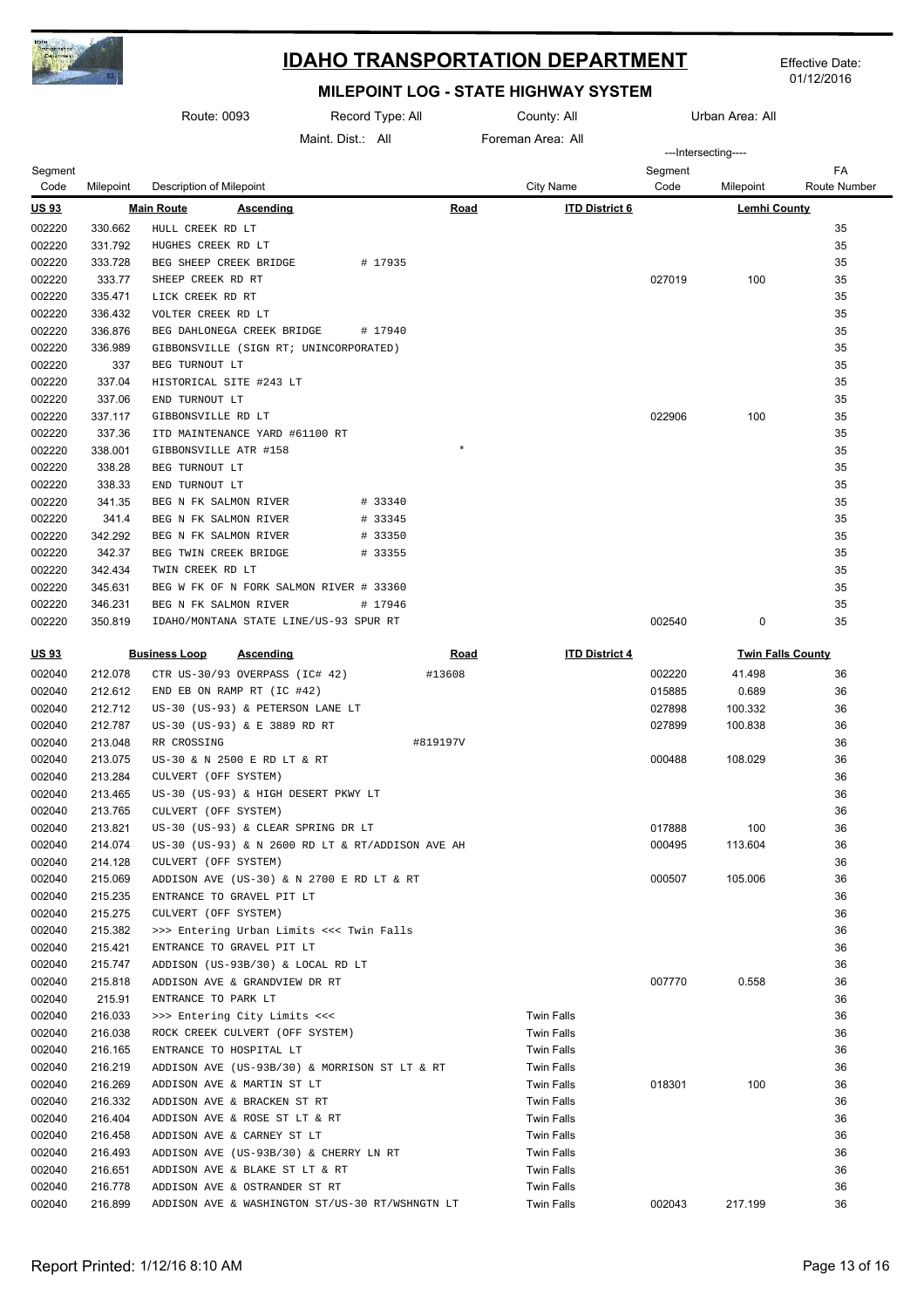

Effective Date: 01/12/2016

|                 |                  | Route: 0093                              | Record Type: All                                |             | County: All           |                 | Urban Area: All          |                           |
|-----------------|------------------|------------------------------------------|-------------------------------------------------|-------------|-----------------------|-----------------|--------------------------|---------------------------|
|                 |                  |                                          | Maint. Dist.: All                               |             | Foreman Area: All     |                 |                          |                           |
|                 |                  |                                          |                                                 |             |                       |                 | ---Intersecting----      |                           |
| Segment<br>Code | Milepoint        | Description of Milepoint                 |                                                 |             | City Name             | Segment<br>Code | Milepoint                | FA<br><b>Route Number</b> |
| <u>US 93</u>    |                  | <b>Business Loop</b><br><b>Ascending</b> |                                                 | <b>Road</b> | <b>ITD District 4</b> |                 | <b>Twin Falls County</b> |                           |
| 002043          | 217.199          | ADDISON AVE & WASHINGTON ST RT & LT      |                                                 |             | <b>Twin Falls</b>     | 007710          | 0                        | 36                        |
| 002043          | 217.246          | ADDISON AVE & ADAMS ST LT                |                                                 |             | <b>Twin Falls</b>     |                 |                          | 36                        |
| 002043          | 217.282          |                                          | 2ND AVE N (US-30 WB) & ADDISON AVE RT & LT      |             | <b>Twin Falls</b>     | 002220          | 46.549                   | 36                        |
| 002043          | 217.282          |                                          | 2ND AVE N (US-30 WB) & ADDISON AVE RT & LT      |             | <b>Twin Falls</b>     | 002220          | 46.549                   | 7242                      |
| 002220          | 46.549           | ADDISON AVE & 2ND AVE N RT               |                                                 |             | <b>Twin Falls</b>     | 002043          | 217.282                  | 36                        |
| 002220          | 46.574           | ADDISON AVE & JEFFERSON ST RT & LT       |                                                 |             | <b>Twin Falls</b>     |                 |                          | 36                        |
| 002220          | 46.581           | ADDISON AVE & 8TH ST N RT                |                                                 |             | <b>Twin Falls</b>     |                 |                          | 36                        |
| 002220          | 46.646           | ADDISON AVE & MADISON ST LT              |                                                 |             | <b>Twin Falls</b>     |                 |                          | 36                        |
| 002220          | 46.65            | ADDISON AVE & 3RD AVE N RT               |                                                 |             | <b>Twin Falls</b>     |                 |                          | 36                        |
| 002220          | 46.706           | ADDISON AVE & MONROE ST LT               |                                                 |             | <b>Twin Falls</b>     |                 |                          | 36                        |
| 002220          | 46.749           | ADDISON AVE & 4TH AVE N RT               |                                                 |             | <b>Twin Falls</b>     |                 |                          | 36                        |
| 002220          | 46.772           | ADDISON AVE & QUINCY ST LT               |                                                 |             | <b>Twin Falls</b>     |                 |                          | 36                        |
| 002220          | 46.841           |                                          | ADDISON AVE & 6TH ST N RT & JACKSON ST LT       |             | <b>Twin Falls</b>     |                 |                          | 36                        |
| 002220          | 46.845           | ADDISON AVE & 5TH AVE N RT               |                                                 |             | <b>Twin Falls</b>     |                 |                          | 36                        |
| 002220          | 46.892           | ADDISON AVE & VAN BUREN ST LT            |                                                 |             | <b>Twin Falls</b>     |                 |                          | 36                        |
| 002220          | 46.931           | ADDISON AVE & 6TH AVE N RT               |                                                 |             | <b>Twin Falls</b>     | 007740          | $\mathbf 0$              | 36                        |
| 002220          | 46.956           | ADDISON AVE & HARRISON ST LT             |                                                 |             | <b>Twin Falls</b>     | 007760          | $\mathbf 0$              | 36                        |
| 002220          | 46.959           | ADDISON AVE & 5TH ST N RT                |                                                 |             | <b>Twin Falls</b>     |                 |                          | 36                        |
| 002220          | 47.026           |                                          | ADDISON AVE & 7TH AVE N RT & TYLER ST LT        |             | <b>Twin Falls</b>     |                 |                          | 36                        |
| 002220          | 47.082           | ADDISON AVE & POLK ST LT                 |                                                 |             | <b>Twin Falls</b>     |                 |                          | 36                        |
| 002220          | 47.086           | ADDISON AVE & 4TH ST N RT                |                                                 |             | <b>Twin Falls</b>     |                 |                          | 36                        |
| 002220          | 47.126           | ADDISON AVE & 8TH AVE N RT               |                                                 |             | <b>Twin Falls</b>     |                 |                          | 36                        |
| 002220          | 47.146           | ADDISON AVE & TAYLOR ST LT               |                                                 |             | <b>Twin Falls</b>     |                 |                          | 36                        |
| 002220          | 47.207           | ADDISON AVE & FILLMORE ST LT             |                                                 |             | <b>Twin Falls</b>     |                 |                          | 36                        |
|                 |                  |                                          |                                                 |             |                       |                 | 0.599                    |                           |
| 002220          | 47.212           | ADDISON AVE & 3RD ST N RT                |                                                 |             | <b>Twin Falls</b>     | 007780          |                          | 36                        |
| 002220          | 47.274<br>47.309 | ADDISON AVE & PIERCE ST LT               |                                                 |             | <b>Twin Falls</b>     |                 |                          | 36                        |
| 002220          |                  | ADDISON AVE & 10TH AVE N RT              |                                                 |             | <b>Twin Falls</b>     |                 |                          | 36                        |
| 002220          | 47.332           |                                          | ADDISON AVE & 2ND ST N RT; BUCHANAN ST LT       |             | <b>Twin Falls</b>     |                 |                          | 36                        |
| 002220          | 47.401           |                                          | ADDISON AVE & 11TH AVE N RT; LINCOLN ST LT      |             | <b>Twin Falls</b>     |                 |                          | 36                        |
| 002220          | 47.457           |                                          | ADDISON AVE (US-93 SPUR RT) & BLUELAKES RT & LT |             | <b>Twin Falls</b>     | 002221          | 0.91                     | 36                        |
| 002220          | 47.631           | BLUE LAKES BLVD N & SHOUP AVE LT         |                                                 |             | <b>Twin Falls</b>     |                 |                          | 36                        |
| 002220          | 47.712           |                                          | BLUE LAKES BLVD N & HEYBURN AVE E RT & LT       |             | <b>Twin Falls</b>     |                 |                          | 36                        |
| 002220          | 47.87            | BLUE LAKES BLVD N & BLUE LAKES CIR RT    |                                                 |             | <b>Twin Falls</b>     |                 |                          | 36                        |
| 002220          | 47.961           | BLUE LAKES BLVD N & FILER AVE RT & LT    |                                                 |             | <b>Twin Falls</b>     | 007730          | 1.995                    | 36                        |
| 002220          | 48.026           | BLUE LAKES BLVD N & FAIRWAY DR LT        |                                                 |             | <b>Twin Falls</b>     |                 |                          | 36                        |
| 002220          | 48.162           |                                          | BEG PERRINE COULEE CANAL BRIDGE # 17578         |             | <b>Twin Falls</b>     |                 |                          | 36                        |
| 002220          | 48.228           | BLUE LAKES BLVD N & CASWELL AVE LT       |                                                 |             | <b>Twin Falls</b>     |                 |                          | 36                        |
| 002220          | 48.248           | BLUE LAKES BLVD N & SPRUCE AVE RT        |                                                 |             | <b>Twin Falls</b>     |                 |                          | 36                        |
| 002220          | 48.312           | BLUE LAKES BLVD N & WILMORE AVE RT       |                                                 |             | <b>Twin Falls</b>     |                 |                          | 36                        |
| 002220          | 48.392           | BLUE LAKES BLVD N & SYRINGA DR RT        |                                                 |             | <b>Twin Falls</b>     |                 |                          | 36                        |
| 002220          | 48.469           | BLUE LAKES BLVD N & FALLS AVE E RT & LT  |                                                 |             | <b>Twin Falls</b>     | 007720          | 1.718                    | 36                        |
| 002220          | 48.519           | BLUE LAKES BLVD N & BEVERLY DR RT        |                                                 |             | <b>Twin Falls</b>     |                 |                          | 36                        |
| 002220          | 48.536           | BLUE LAKES BLVD N & FLORENCE AVE RT      |                                                 |             | <b>Twin Falls</b>     |                 |                          | 36                        |
| 002220          | 48.67            | BLUE LAKES BLVD N & GREEN ACRES DR LT    |                                                 |             | <b>Twin Falls</b>     |                 |                          | 36                        |
| 002220          | 48.838           |                                          | BLUE LAKES BLVD N & EVERGREEN DR RT & LT        |             | <b>Twin Falls</b>     |                 |                          | 36                        |
| 002220          | 48.93            | BLUE LAKES BLVD N & N COLLEGE RD LT      |                                                 |             | <b>Twin Falls</b>     |                 |                          | 36                        |
| 002220          | 49.118           | BLUE LAKES BLVD N & LAWN DALE DR RT      |                                                 |             | <b>Twin Falls</b>     |                 |                          | 36                        |
| 002220          | 49.21            | BLUE LAKES BLVD N & CHENEY DR RT & LT    |                                                 |             | <b>Twin Falls</b>     | 018933          | 100.228                  | 36                        |
| 002220          | 49.455           |                                          | JCT US-93B & US-93 LT & AH/POLE LINE RD RT      |             | <b>Twin Falls</b>     | 007580          | 11.927                   | 39                        |
| 002220          | 49.455           |                                          | JCT US-93B & US-93 LT & AH/POLE LINE RD RT      |             | <b>Twin Falls</b>     | 007580          | 11.927                   | 36                        |

| <u>US 93</u> |       | <b>Spur</b>                | Descending |                                                  | Road | <b>ITD District 4</b> |        | <b>Twin Falls County</b> |      |
|--------------|-------|----------------------------|------------|--------------------------------------------------|------|-----------------------|--------|--------------------------|------|
| 002221       |       | JCT US-30 RT; 2ND AVE E LT |            |                                                  |      | Twin Falls            | 002043 | 218.572                  | 7282 |
| 002221       | 0.036 |                            |            | BLUE LAKES BLVD & 8TH ST E RT                    |      | <b>Twin Falls</b>     |        |                          | 7282 |
| 002221       | 0.093 |                            |            | BLUE LAKES BLVD & 3RD AVE E RT & LT              |      | <b>Twin Falls</b>     |        |                          | 7282 |
| 002221       | 0.152 |                            |            | BLUE LAKES BLVD & 7TH ST E RT                    |      | <b>Twin Falls</b>     |        |                          | 7282 |
| 002221       | 0.182 |                            |            | BLUE LAKES BLVD & 4TH AVE E LT                   |      | <b>Twin Falls</b>     |        |                          | 7282 |
| 002221       | 0.192 |                            |            | BLUE LAKES BLVD & 4TH AVE E RT                   |      | Twin Falls            |        |                          | 7282 |
| 002221       | 0.282 |                            |            | BLUE LAKES BLVD & 6TH ST E RT; 5TH AVE E RT & LT |      | Twin Falls            |        |                          | 7282 |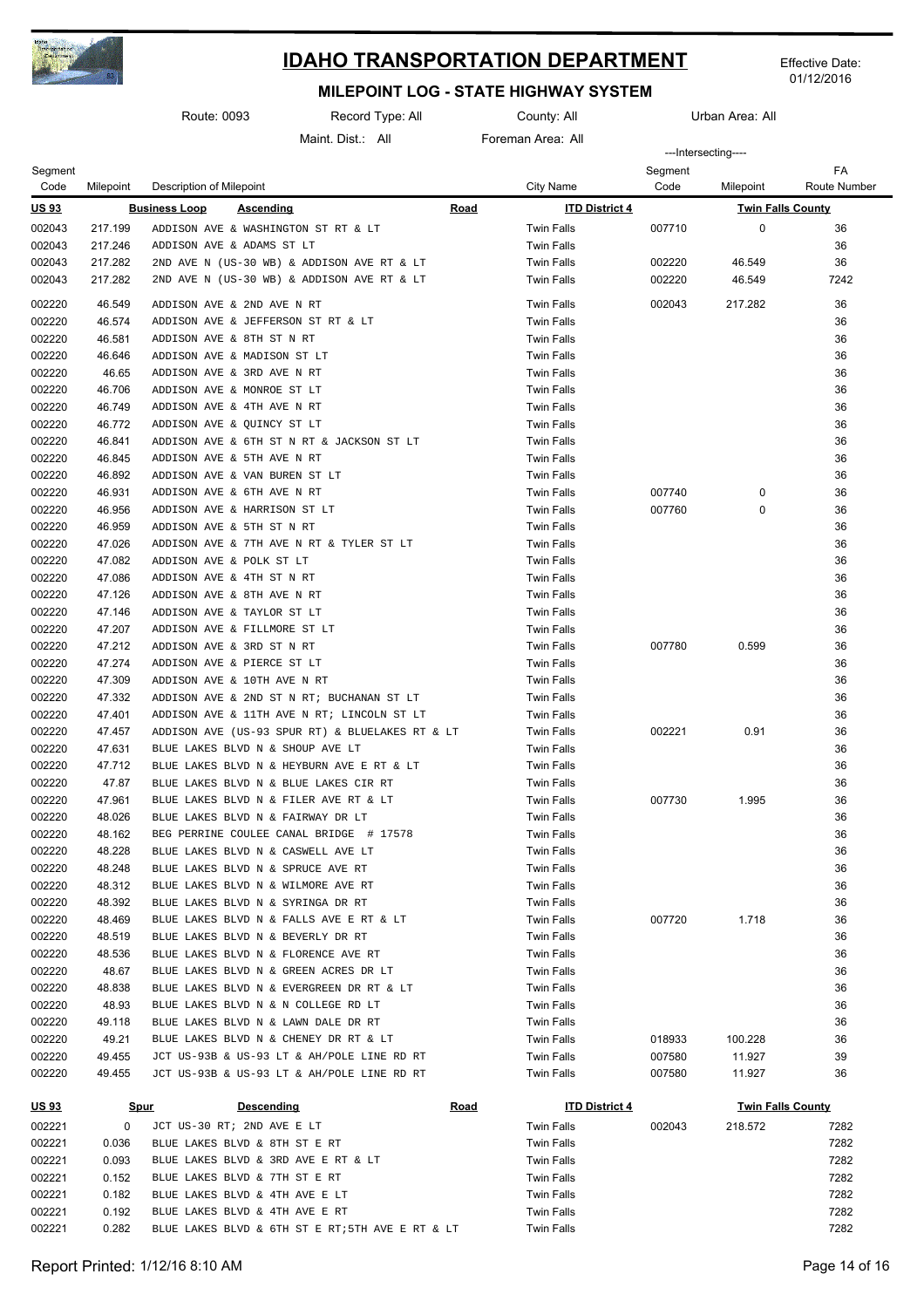

Effective Date: 01/12/2016

|                  |                | Route: 0093                | Record Type: All                                 |             | County: All           |                 | Urban Area: All          |                    |
|------------------|----------------|----------------------------|--------------------------------------------------|-------------|-----------------------|-----------------|--------------------------|--------------------|
|                  |                |                            | Maint. Dist.: All                                |             | Foreman Area: All     |                 |                          |                    |
|                  |                |                            |                                                  |             |                       |                 | ---Intersecting----      |                    |
| Segment<br>Code  | Milepoint      | Description of Milepoint   |                                                  |             | <b>City Name</b>      | Segment<br>Code | Milepoint                | FA<br>Route Number |
| US 93            |                | <b>Spur</b>                | <b>Descending</b>                                | <b>Road</b> | <b>ITD District 4</b> |                 | <b>Twin Falls County</b> |                    |
| 002221           | 0.375          |                            | BLUE LAKES BLVD & 6TH AVE E RT & LT              |             | <b>Twin Falls</b>     | 007740          | 0.759                    | 7282               |
| 002221           | 0.409          |                            | BLUE LAKES BLVD & 5TH ST E RT; ELIZABETH BLVD RT |             | <b>Twin Falls</b>     |                 |                          | 7282               |
| 002221           | 0.468          |                            | BLUE LAKES BLVD & 7TH AVE E RT & LT              |             | <b>Twin Falls</b>     |                 |                          | 7282               |
| 002221           | 0.525          |                            | BLUE LAKES BLVD & 4TH ST E RT                    |             | <b>Twin Falls</b>     |                 |                          | 7282               |
| 002221           | 0.566          |                            | BLUE LAKES BLVD & 8TH AVE E RT & LT              |             | <b>Twin Falls</b>     |                 |                          | 7282               |
| 002221           | 0.652          |                            | BLUE LAKES BLVD & 3RD ST E RT; 9TH AVE E LT      |             | <b>Twin Falls</b>     | 007790          | 0.595                    | 7282               |
| 002221           | 0.752          |                            | BLUE LAKES BLVD & 10TH AVE E RT & LT             |             | <b>Twin Falls</b>     |                 |                          | 7282               |
| 002221           | 0.776          |                            | BLUE LAKES BLVD & 2ND ST E RT                    |             | <b>Twin Falls</b>     |                 |                          | 7282               |
| 002221           | 0.846          |                            | BLUE LAKES BLVD & 11TH AVE E RT & LT             |             | <b>Twin Falls</b>     |                 |                          | 7282               |
| 002221           | 0.91           |                            | BLUE LAKES BLVD & ADDISON AVE RT & LT            |             | <b>Twin Falls</b>     | 002220          | 47.457                   | 7282               |
| <u>US 93</u>     |                | <b>Spur</b>                | <b>Ascending</b>                                 | Road        | <b>ITD District 6</b> |                 | <b>Custer County</b>     |                    |
| 002222           | 0              | MAIN ST & 8TH ST LT        |                                                  |             | Challis               | 001192          | 143.258                  | 6867               |
| 002222           | 0.046          | MAIN AVE & 9TH ST RT & LT  |                                                  |             | Challis               |                 |                          | 6867               |
| 002222           | 0.096          | MAIN AVE & 10TH ST RT      |                                                  |             | Challis               |                 |                          | 6867               |
| 002222           | 0.166          | MAIN AVE & 11TH ST RT      |                                                  |             | Challis               |                 |                          | 6867               |
| 002222           | 0.242          | MAIN AVE & 12TH ST RT      |                                                  |             | Challis               |                 |                          | 6867               |
| 002222           | 0.391          | JCT US-93 RT & LT          |                                                  |             | Challis               | 002220          | 246.598                  | 6867               |
| <u>US 93</u>     |                | <b>Spur</b>                | <b>Ascending</b>                                 | <b>Road</b> | <b>ITD District 6</b> |                 | <b>Lemhi County</b>      |                    |
| 002540           | 0              | US-93 SPUR & US-93 RT & LT |                                                  |             |                       | 002220          | 350.819                  | 40                 |
| 002540           | 0.03           | MONTANA RD LT              |                                                  |             |                       |                 |                          | 40                 |
| 002540           | 0.07           | LOSTTRAIL PICNIC AREA RT   |                                                  |             |                       |                 |                          | 40                 |
| 002540           | $\mathbf{1}$   | RURAL RD RT                |                                                  |             |                       |                 |                          | 40                 |
| 002540           | 1.022          | IDAHO/MONTANA STATE LINE   |                                                  |             |                       |                 |                          | 40                 |
| <u>US 93</u>     |                | <b>Main Route</b>          | <b>One-Way Forward</b>                           | <u>Ramp</u> | <b>ITD District 4</b> |                 | <b>Twin Falls County</b> |                    |
| 015882           | $\mathbf 0$    |                            | BEG SB ON (JCT US-30/93 INTERCHANGE)             |             |                       | 002040          | 211.799                  | 39                 |
| 015882           | 0.111          |                            | BEG NB ON RAMP LT (JCT US-30/93 INTERCHANGE)     |             |                       | 015883          | $\mathbf 0$              | 39                 |
| 015882           | 0.469          |                            | END SB ON (JCT US-30/93 INTERCHANGE)             |             |                       | 002220          | 41.32                    | 39                 |
| 015883           | $\mathbf 0$    |                            | BEG NB ON (JCT US-30/93 INTERCHANGE)             |             |                       | 015882          | 0.111                    | 39                 |
| 015883           | 0.181          |                            | END NB ON & US-93 RT & LT (JCT US-30/93 IC)      |             |                       | 002220          | 41.484                   | 39                 |
| 015884           | $\mathbf 0$    |                            | BEG EB ON (JCT US-30/93 INTERCHANGE)             |             |                       |                 |                          | 39                 |
| 015884           | 0.156          |                            | END EB ON (JCT US-30/93 INTERCHANGE)             |             |                       | 015885          | 0.292                    | 39                 |
| 015885           | $\mathbf 0$    |                            | BEG EB ON (JCT US-30/93 INTERCHANGE)             |             |                       | 002220          | 41.298                   | 39                 |
| 015885           | 0.292          |                            | END EB ON RAMP LT (JCT US-30/93 IC)              |             |                       | 015884          | 0.156                    | 39                 |
| 015885           | 0.63           |                            | END EB ON (JCT US-30/93 INTERCHANGE)             |             |                       | 002040          | 212.57                   | 39                 |
| 015886           | 0              |                            | BEG SB ON (JCT US-30/93 INTERCHANGE)             |             |                       | 002040          | 212.035                  | 39                 |
| 015886           | 0.335          |                            | BEG NB ON RAMP LT (JCT US-30/93 IC)              |             |                       | 015887          | 0                        | 39                 |
| 015886           | 0.627          |                            | END SB ON (JCT US-30/93 INTERCHANGE)             |             |                       | 017876          | 100.053                  | 39                 |
| 015887           | 0              |                            | BEG NB ON (JCT US-30/93 INTERCHANGE)             |             |                       | 015886          | 0.335                    | 39                 |
| 015887           | 0.17           |                            | END NB ON (JCT US-30/93 INTERCHANGE)             |             |                       |                 |                          | 39                 |
| 015888           | 0              |                            | BEG WB ON IC# 42 & US-93 RT & LT                 |             |                       | 017876          | 100.245                  | 39                 |
| 015888           | 0.039          | CONN FROM SB US-93 RT      |                                                  |             |                       | 015889          | 0.061                    | 39                 |
| 015888<br>015888 | 0.335<br>0.565 | CULVERT (OFF SYSTEM)       | END WB ON TO US-30/US-93 IC# 42                  |             |                       | 002040          | 211.881                  | 39<br>39           |
|                  |                | (Segments of I.C. No: 42)  |                                                  |             |                       |                 |                          |                    |
| <u>US 93</u>     |                | <b>Main Route</b>          | <b>One-Way Forward</b>                           | <b>Ramp</b> | <b>ITD District 4</b> |                 | <b>Twin Falls County</b> |                    |
|                  |                |                            |                                                  |             |                       |                 |                          |                    |

| <b>US 93</b> |         | <b>Main Route</b> | <b>One-Wav Forward</b>                      | Ramp    | <b>ITD District 4</b> |        | <b>Twin Falls County</b> |    |
|--------------|---------|-------------------|---------------------------------------------|---------|-----------------------|--------|--------------------------|----|
| 025792       | 100     |                   | BEG NB ON RAMP US-93 IC# 6 & SB OFF RAMP LT |         |                       | 007580 | 106.137                  | 39 |
| 025792       | 100.128 |                   | BEG US-93 FLYOVER BRIDGE                    | #19388  |                       |        |                          | 39 |
| 025792       | 100.153 |                   | CTR US-93 FLYOVER BRIDGE                    | ##19388 |                       |        |                          | 39 |
| 025792       | 100.499 |                   | END NB ON RAMP US-93 IC# 6 & US-93 LT & AH  |         |                       | 025367 | 6.577                    | 39 |
|              |         |                   | (Seqments of I.C. No: 44)                   |         |                       |        |                          |    |